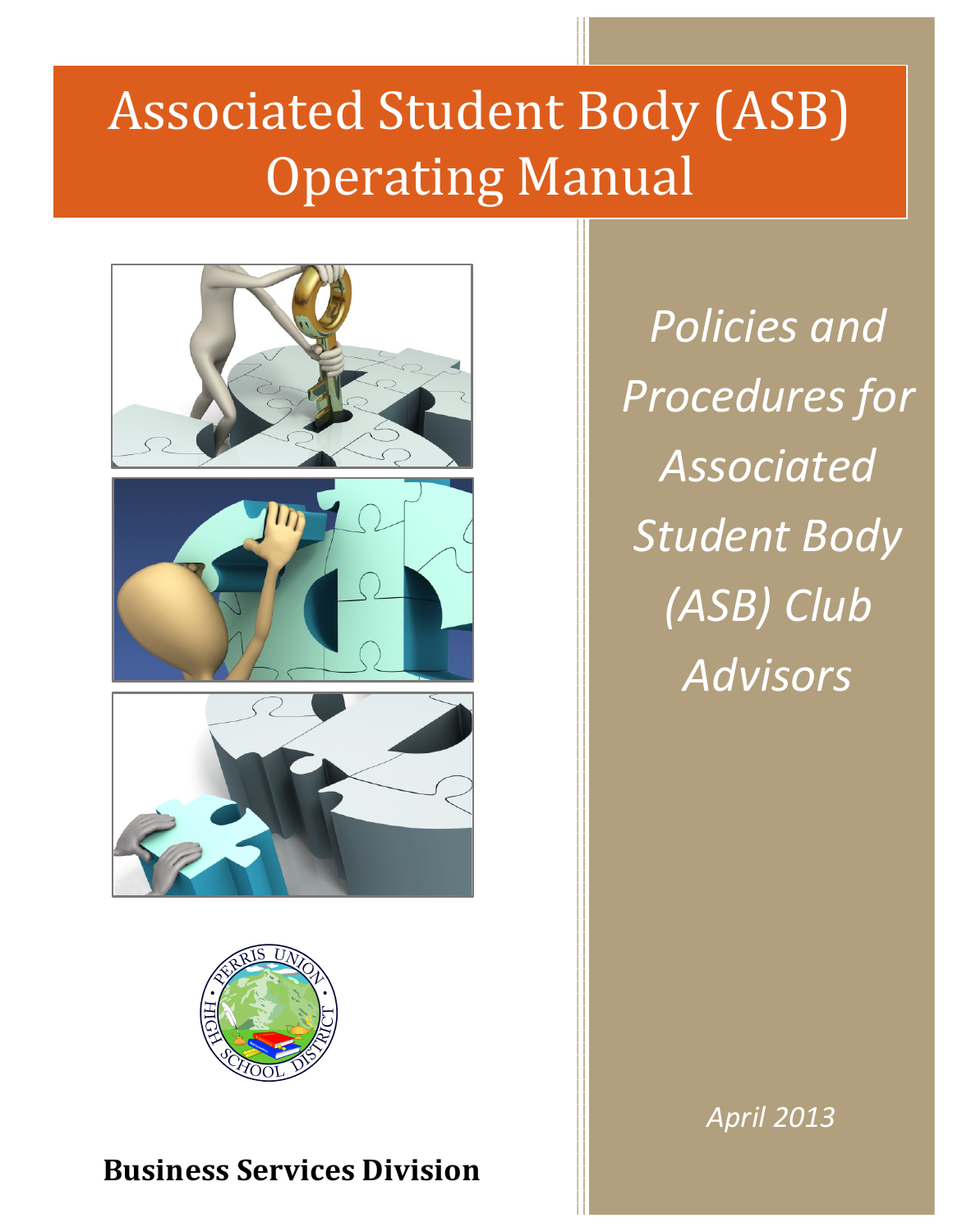### **Table of Contents**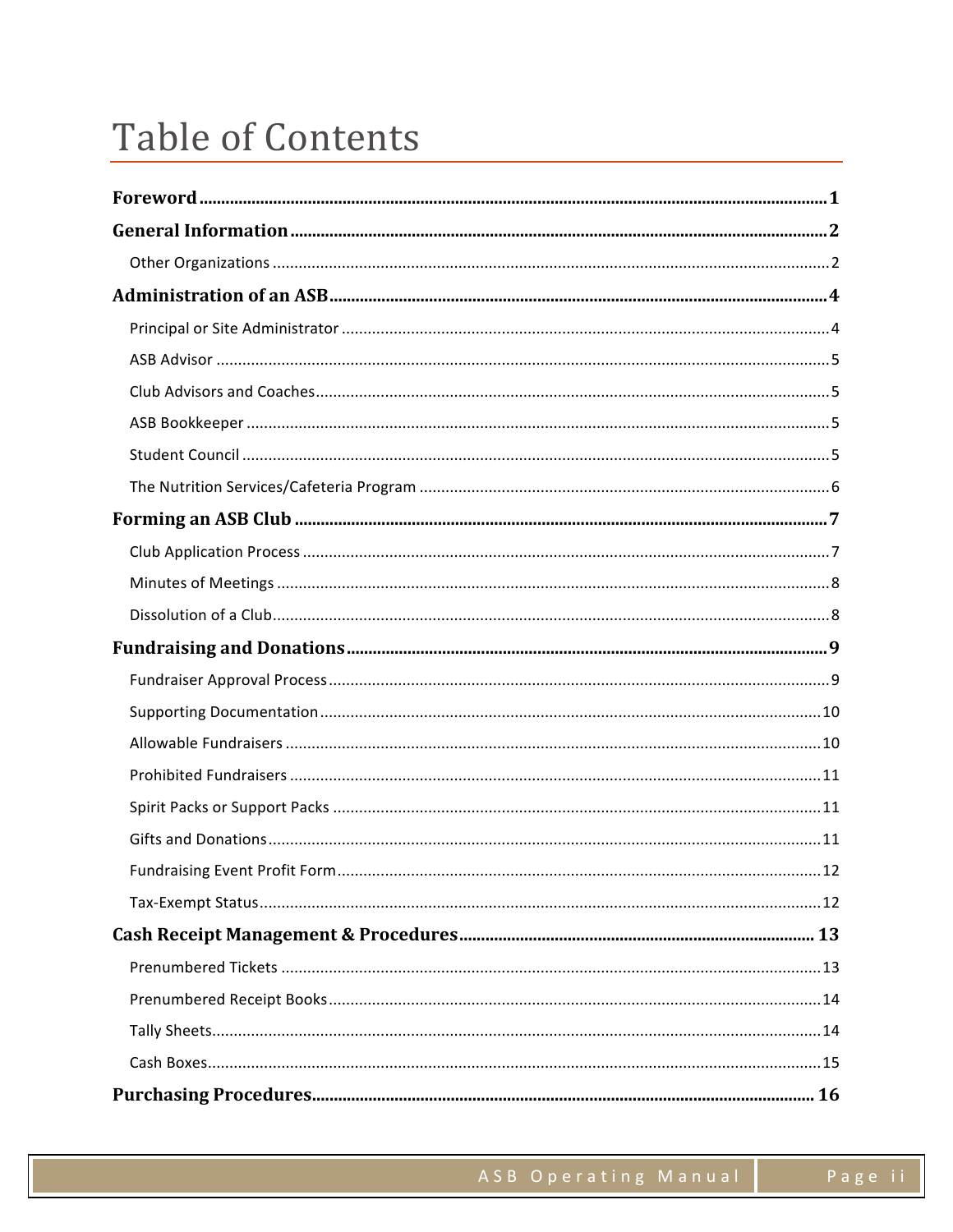| 29 |
|----|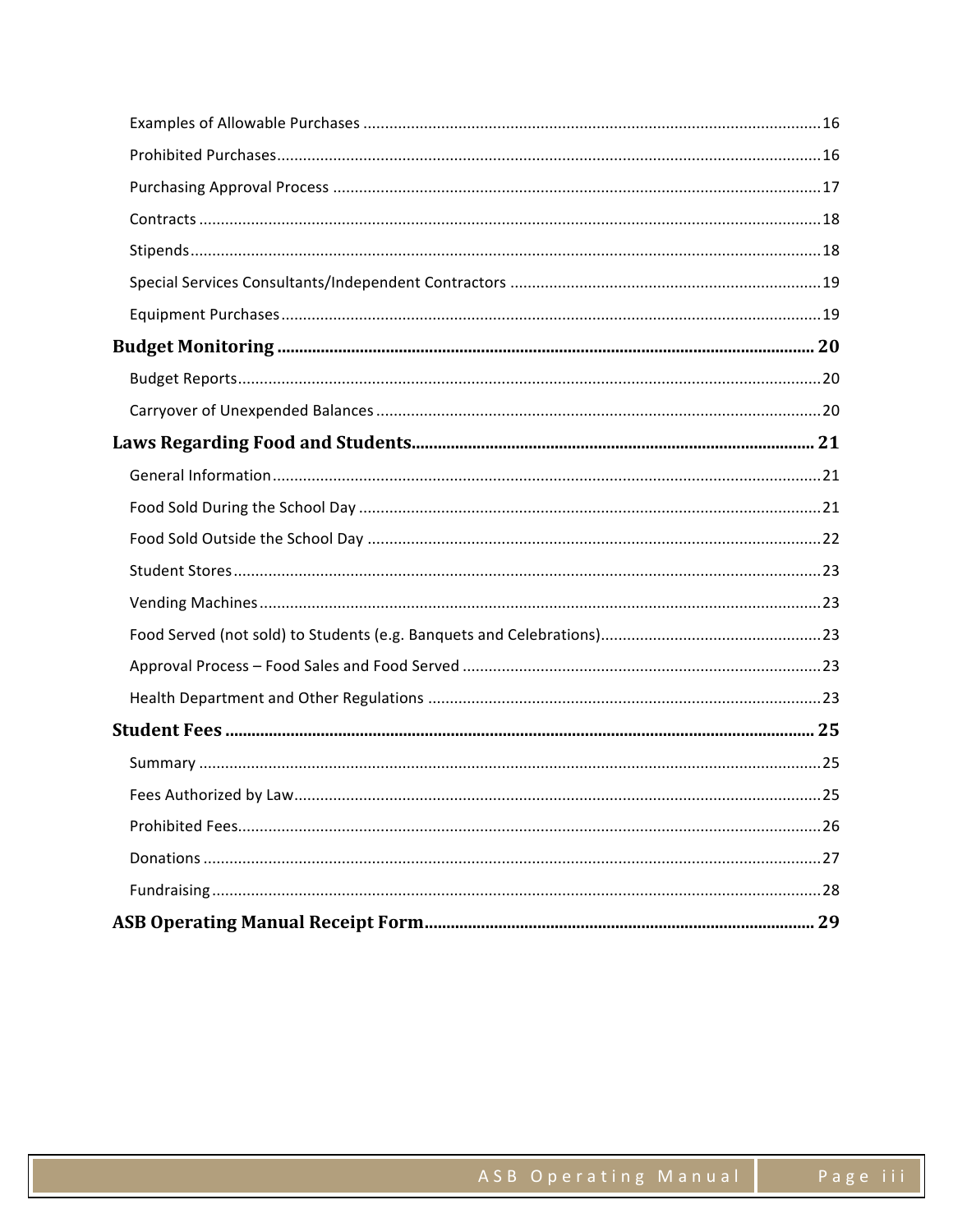### Foreword

The Perris Union High School District (PUHSD) utilizes the Fiscal Crisis and Management Assistance Team (FCMAT) Associated Student Body Accounting Manual & Desk Reference as a comprehensive operating manual for Associated Student Body (ASB) organizations and their management. The FCMAT manual is designed for school administrators, ASB and activity directors, fiscal services administrators, office managers and accountants, ASB bookkeepers, secretaries, students and others who are responsible for student body activities.

The PUHSD *ASB Operating Manual* is designed to assist Club Advisors and Athletic Coaches by providing the most relevant information in a user-friendly format. This manual will aid with the successful operation of an ASB Club within the primary ASB organization, or general ASB. Specific questions regarding ASB activities should be addressed to each school's ASB Advisor, school site administration or to the District's Fiscal Services Office.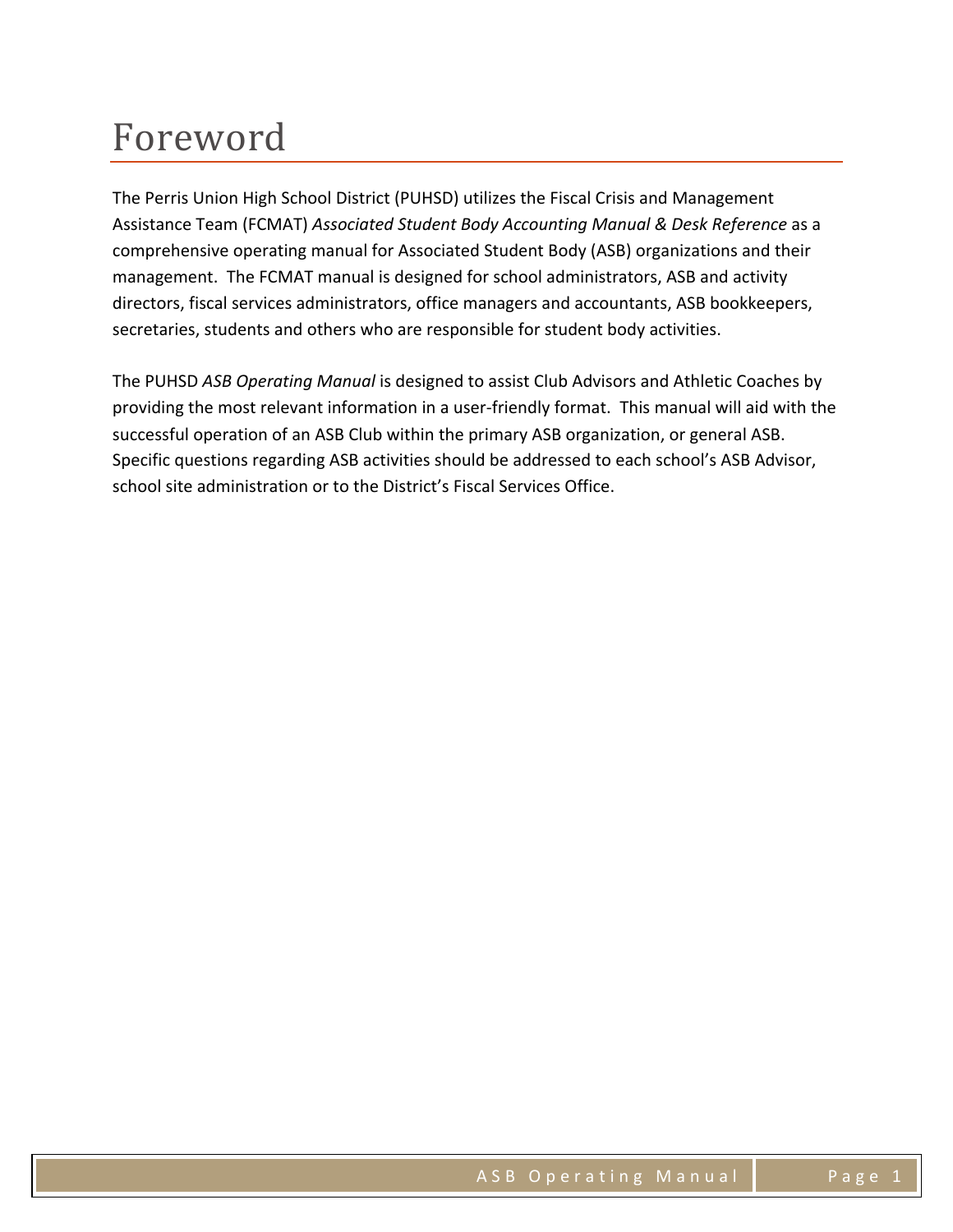### General Information

Associated Student Body (ASB) organizations are composed of students for the purpose of conducting activities on behalf of students. Education Code Section 48930 defines the purpose of an ASB organization as "the conduct of activities on behalf of the students approved by the school authorities and not in conflict with the authority and responsibility of the public school officials." As such, ASB groups have been given the authority to conduct fundraisers and to spend money for the benefit of students. The funds that are raised and spent by student organizations are called associated student body funds or ASB funds.

ASB organizations and the management of ASB funds present students with opportunities not only to raise and spend money, but also to learn the principles of operating a small business and acquire leadership skills while making a contribution to their school and fellow students.

All activities and fundraising events that involve the primary participation of students should be conducted through the ASB. Advisors, coaches and students must follow the procedures as set by the ASB and the District. These procedures cover all student activities, performances for which gate receipts or honorariums are received, student conducted fundraisers, collections from students for uniforms and/or t-shirts, and collections in relation to District sanctioned student trips.

### **Other Organizations**

Informal support groups are those who tend to form for student support during the season of a particular sport or activity. These organizations generally follow the same guidelines for organizations as outlined below for regular, ongoing, permanent booster and parent organizations. Support groups do not have tax identification numbers and tend to be composed of interested parents and others with shorter term interest in student activities. Informal groups usually provide refreshments for coaches/players; provide food, decorations or awards, etc. for end-of-season celebrations; and, provide general support during games or activities. These organizations are not District sanctioned and are limited to use of school facilities and the use of the school and/or District name. Equipment purchased or funds raised by the informal support groups and subsequently donated to a particular sport or activity must follow regular Board approved policies and procedures.

Booster and parent organizations are composed of parents, community members, and staff members coming together for the purpose of supporting specific school activities for the benefit of students such as athletic teams, debate teams, and musical groups. The most formal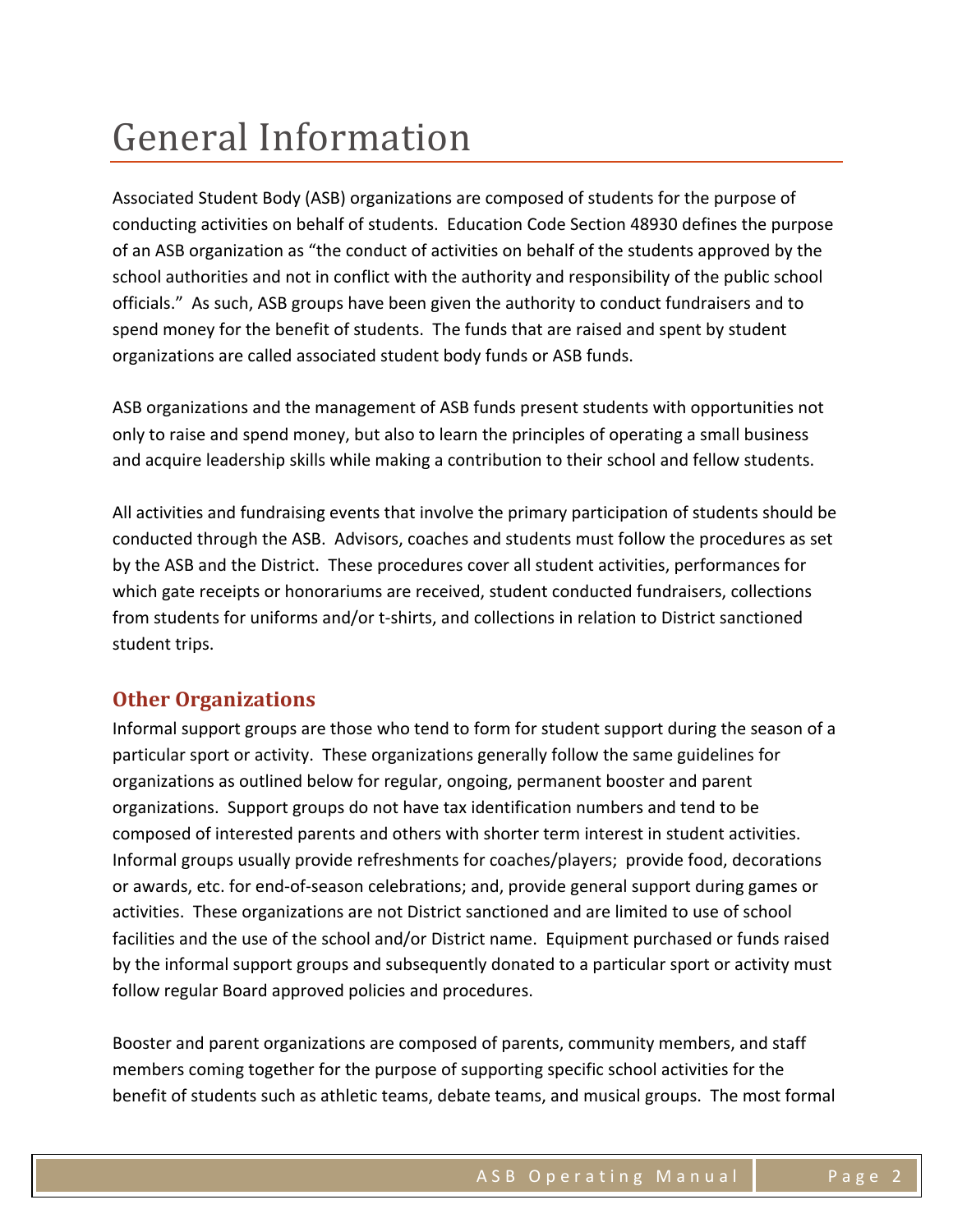parent support group is the National Parent Teachers Association (PTA). The California State PTA publishes governance, fundraising, and financial guidance for members on its website, www.capta.org. Booster and parent organizations are separate from school districts with which they are associated and are not governed by the Education Code. A clear separation of responsibilities between the ASB and the various booster and parent organizations must be maintained. All activities and fundraising events that involve the primary participation of students should be conducted through the ASB. Booster and parent organizations should serve as auxiliaries to the school program and should conduct activities and fundraising events involving the primary participation of parents and other adult community members. Additional information can be found in the Perris Union High School District Booster Club Operating Manual.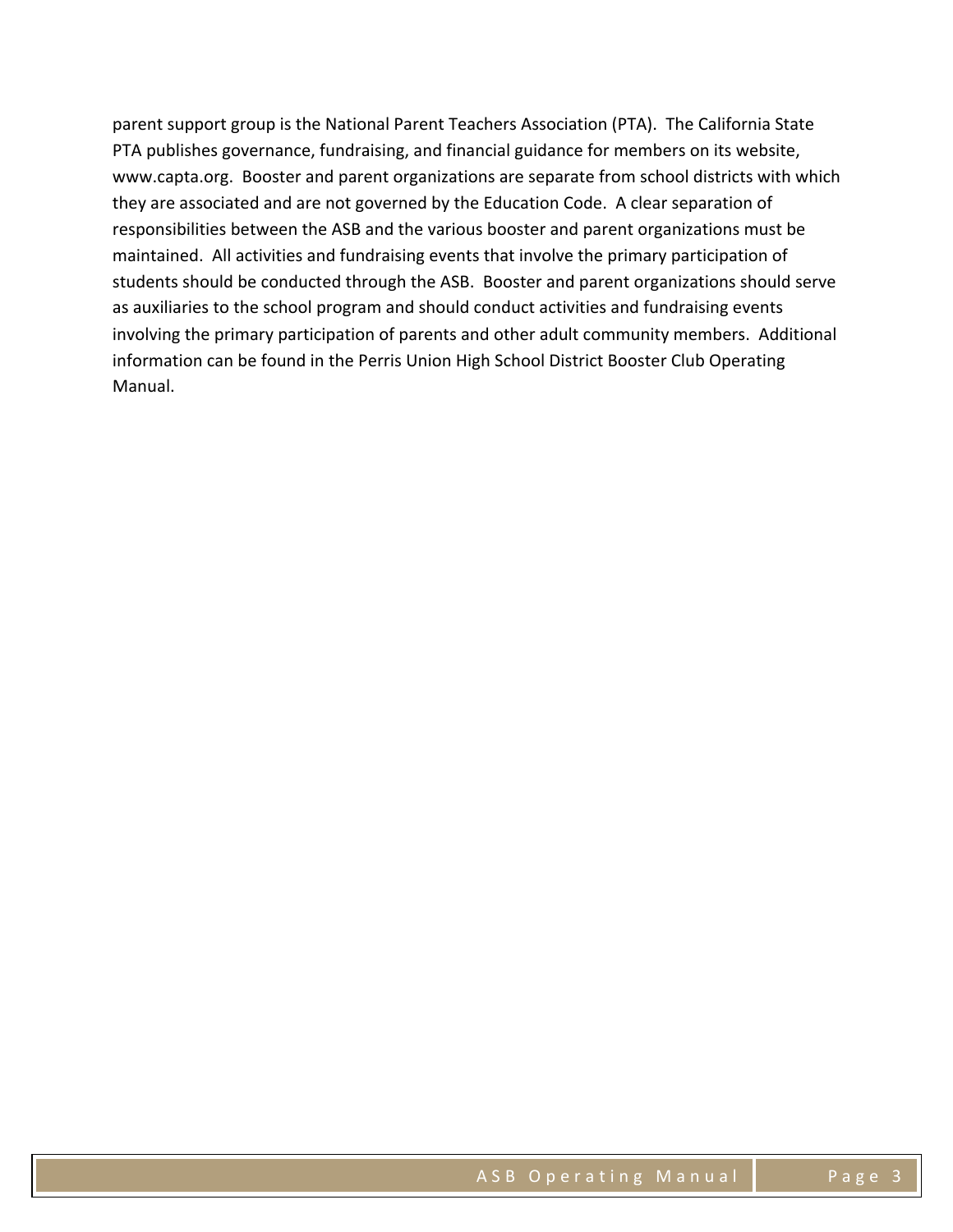### Administration of an ASB

Many individuals and entities are involved in administering and supervising the activities of student organizations. The authority for the organization of an ASB comes from the California Education Code. Certain requirements and restrictions are placed on student body associations by the Education Code, the California Administrative Code, and the Penal Code.

The governing board of the school district or charter school is ultimately responsible for everything that happens in the district, including the activities of student organizations. In assuming the authority given by Education Code, the governing board establishes the parameters for the operation of the district through board policies and regulations. The Board has delegated responsibility to the Superintendent or designee to ensure ASB funds are managed in accordance with the law, established business practices, and to approve all disbursements.

### **Principal or Site Administrator**

The principal or designated site administrator is directly responsible for the conduct of student body activities and financial affairs in accordance with the policies and procedures established by the State, the Governing Board, the Superintendent and the Business Department. While the principal has ultimate responsibility for all activities at the school site, many responsibilities for ASB management functions are delegated to the ASB Advisor. These responsibilities include:

- Ensuring that a student council is established and that each club has a certificated advisor.
- Providing supervision to the ASB advisors.
- Reviewing and approving constitutions for each club on campus.
- Making certain that minutes are kept of all ASB and club meetings.
- Providing supervision to the ASB bookkeeper or similar position. This position will perform site financial tasks related to the ASB, maintain adequate records of ASB activities, deposit funds into the bank, pay invoices, reconcile monthly bank statements, and prepare monthly financial statements.
- Ensuring that all ASB funds are raised and spent in accordance with applicable laws and the District's policies and procedures.
- Deciding how many fundraising events will be held each year and ensuring that they are appropriate for the students and the community.
- Scheduling and receiving proper approval for fundraising events.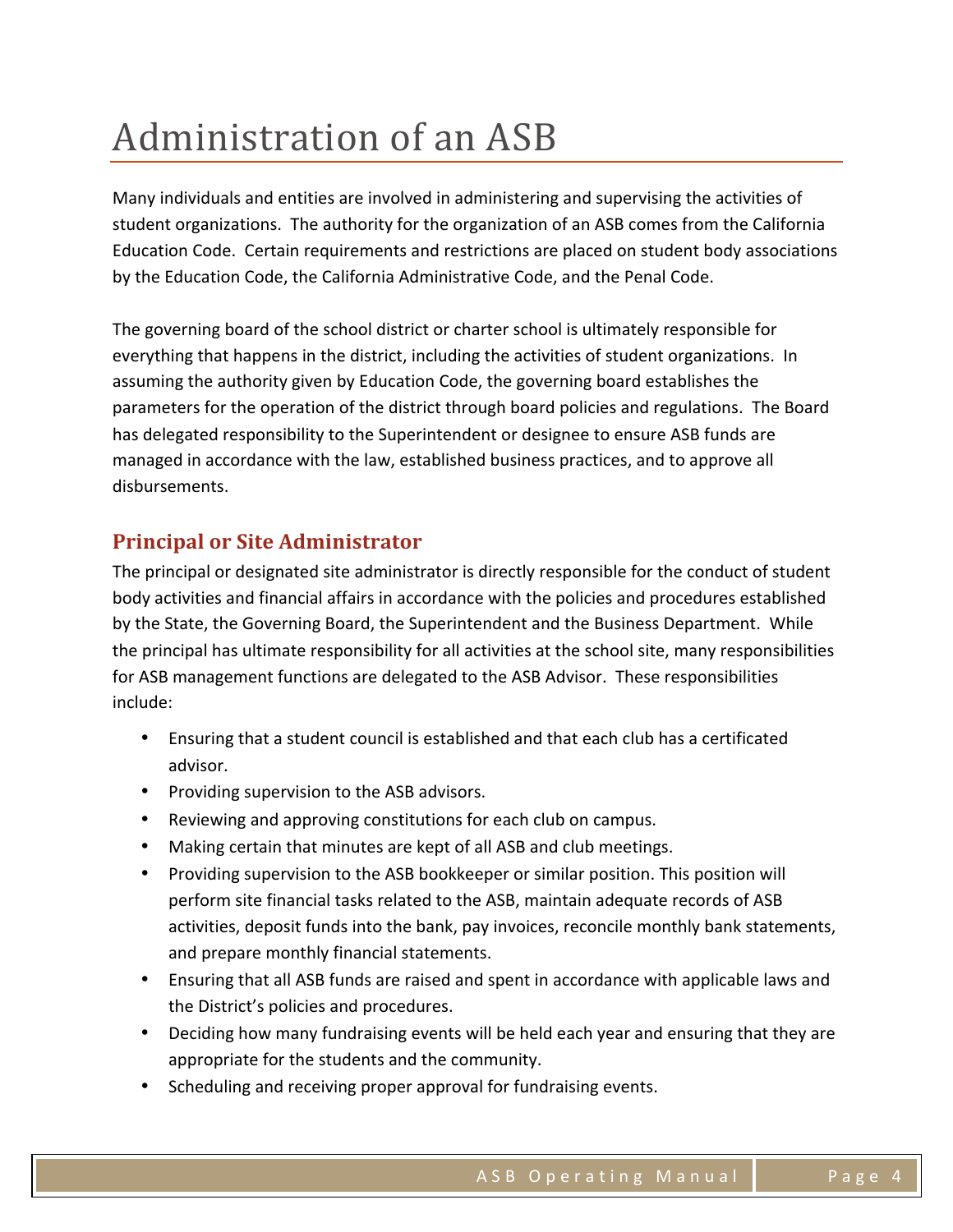- Working with the District's business office regarding training, implementation of good business practices, internal controls and resolution of audit findings.
- Reporting any suspected fraud or abuse to the District's Business Office.

### **ASB Advisor**

The ASB Advisor, under the direction of the principal, is responsible for providing guidance for student body activities and funds for which they are responsible. The ASB Advisor works directly with students in clubs and the student council on a day-to-day basis, supervising the activities of the student council and the clubs and serving as a link from the student council and the clubs to the ASB bookkeeper and the principal/site administrator. When any ASB organization or club holds fundraising events, the ASB Advisor is responsible for ensuring that adequate planning and internal controls are established and that all of the funds are properly accounted for and given to the ASB bookkeeper with all the necessary paperwork at the end of the event. The ASB Advisor will also work with the students when preparing the annual budget and revenue projection estimates and will ensure that only valid expenditures are made and authorized from the different clubs' funds. The advisor must follow procedures established by the principal and the Business Department.

### **Club Advisors and Coaches**

Clubs may be formed within the ASB organization. Each club must have a Club Advisor who is a certificated employee of the District. Athletic teams generally form individual clubs within the ASB so that they may be allowed to fundraise. The head coach most commonly serves as the club advisor. Club Advisors are responsible for assisting student club leaders to hold formal meetings, develop budgets, plan fundraisers and decide how the funds will be spent. The students make the decisions; the Club Advisor assists and advises. The Club Advisor must be present in the room during club meetings and activities sponsored by the club.

### **ASB Bookkeeper**

The ASB bookkeeper, under the direction of the principal, and in coordination with the ASB Advisor, is responsible for all student body activities and funds and should maintain records and follow procedures established by the Business Department.

### **Student Council**

The student council, or general ASB, is responsible for overseeing all of the student clubs in the school. The student council represents the students and has the primary authority regarding how funds raised by the students will be spent. Their primary responsibilities include the following: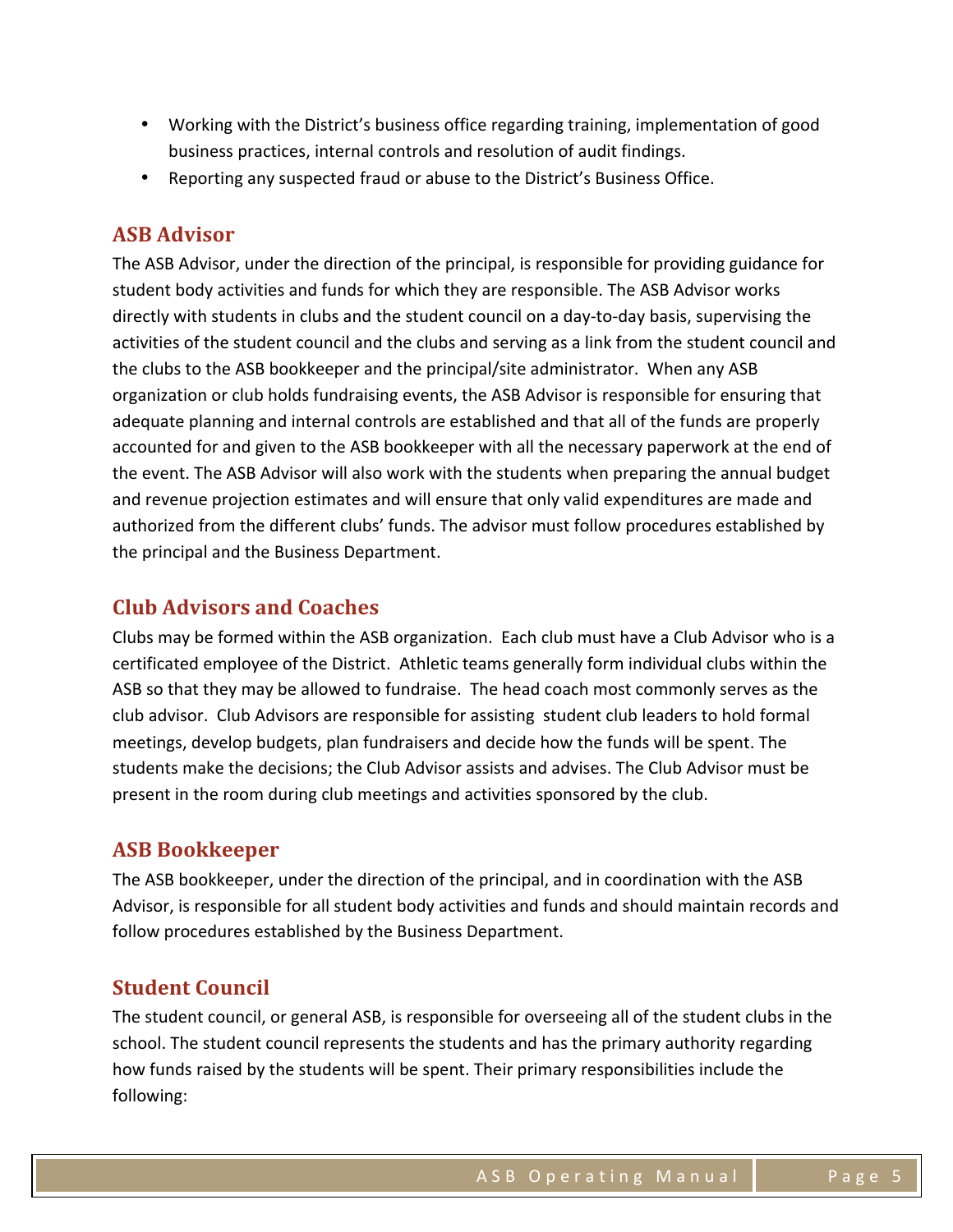- Developing and adopting the annual budget for the student council/leadership class.
- Authorizing the budgets for all student clubs.
- Authorizing fundraising events for all student clubs.
- Approving expenditures from all student funds.
- Reviewing financial reports and reconciliations from all student clubs.
- Approving new clubs.

### **The Nutrition Services/Cafeteria Program**

The relationship of the ASB to a district's nutrition service/cafeteria program is often thought of as competitive, but in reality the two programs should work together because both benefit the same students. There are numerous food regulations that are often confusing to student groups. Because the food service program must follow most of the same regulations, its staff should be considered experts and partners who can help ensure that any food or beverage sold by students meets nutritional requirements and complies with local, state and federal laws.

Because student groups must follow specific rules, including those regarding noncompetitive sales and whether items can be prepared on site at the K-12 level, the food service/cafeteria program staff can help ensure that all sales are in compliance and that students are being served safely and correctly. It is important to remember that these regulations were not developed by the food service/cafeteria program but are the result of legislation. If the laws are not followed, the district can be penalized with reduced funding to the food service/cafeteria program, which affects all of the District's students.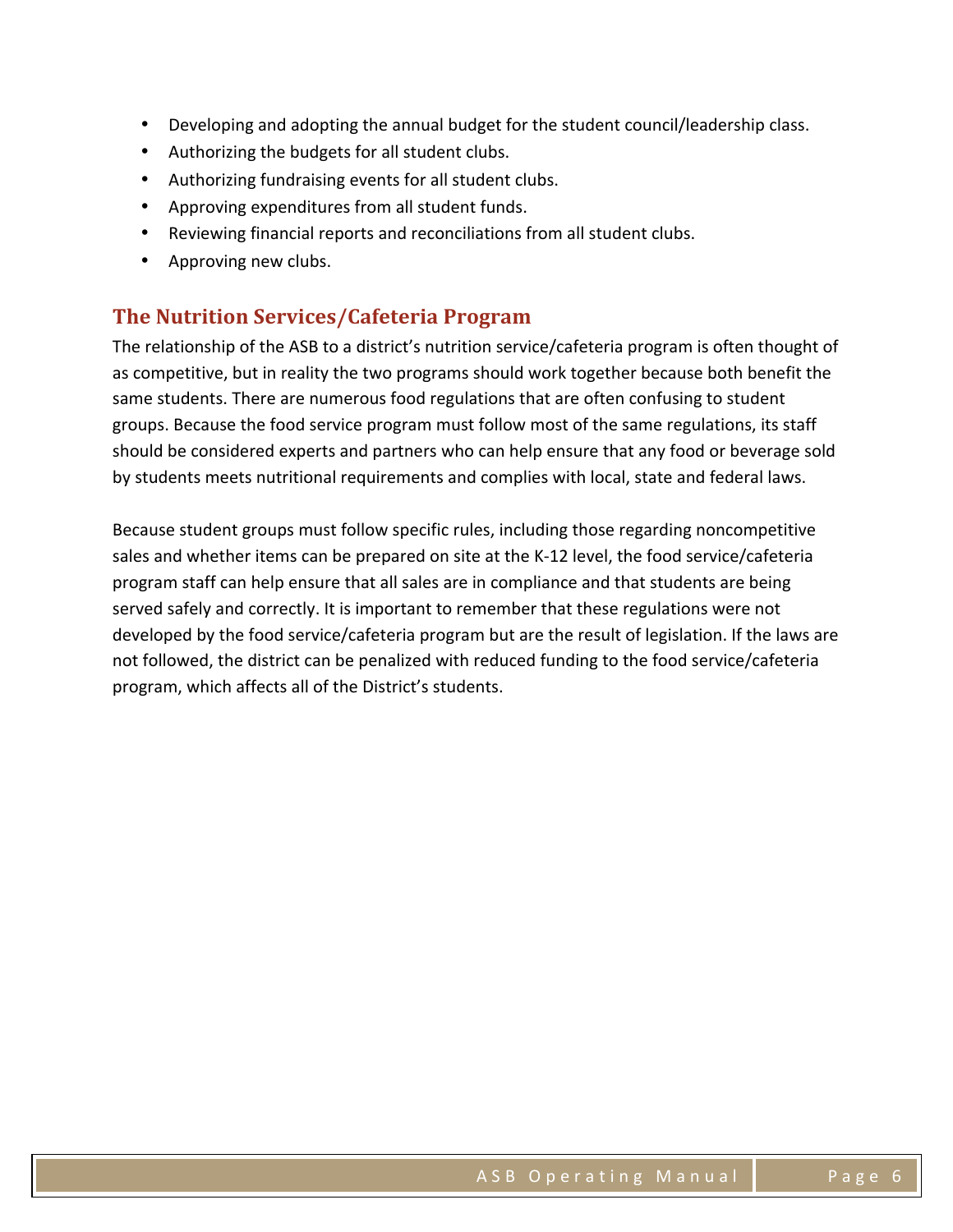### Forming an ASB Club

Individual clubs may be formed within the primary ASB organization, each with its own focus and organizational requirements. To become a recognized part of ASB, a club, like a student organization, must be composed entirely of currently enrolled students. Athletic teams will also be part of ASB, if they plan to do any fundraising or accept any donations. The clubs within the ASB must be approved by the student council, ASB Advisor, site principal or designee, and the Business Department.

### **Club Application Process**

To have a club on campus is a privilege and not a right. The club must have a purpose, hold regular meetings (at least one meeting per year), and have a certificated employee of the district as an advisor. Clubs must operate under the same regulations as the general ASB.

A group of students may apply for permission to form a club by completing the following.

- Application for Student Club: This will either be a new application or an annual renewal application and will include the name and purpose of the club, and the name of the club advisor.
- ASB Budget Form: The budget allows students to determine if they will raise enough funds during the year to cover their anticipated expenses. Because ASB organizations also provide an opportunity for students to learn about business operations, a budget is one of the tools of business that students can learn to use. The budget will include:
	- $\circ$  Estimated revenues: What fundraisers will we have?
	- $\circ$  Estimated expenses: What will the fundraisers cost us to hold?
	- $\circ$  Estimated ending reserves and club carryover: Is there enough left over to accomplish the goals we've outlined?
- Proposed constitution, which must include the following:
	- $\circ$  The name and purpose of the organization (include background information on the club if applicable).
	- $\circ$  The type of activities that the club will conduct.
	- $\circ$  The name of the club advisor (must be a certificated employee of the district).
	- $\circ$  Information on the officers and meetings.
	- $\circ$  The duties of the officers.
	- $\circ$  How the officers are elected.
	- $\circ$  The time, frequency and place for meetings.

A club constitution template is available in the ASB Office and on the District's website.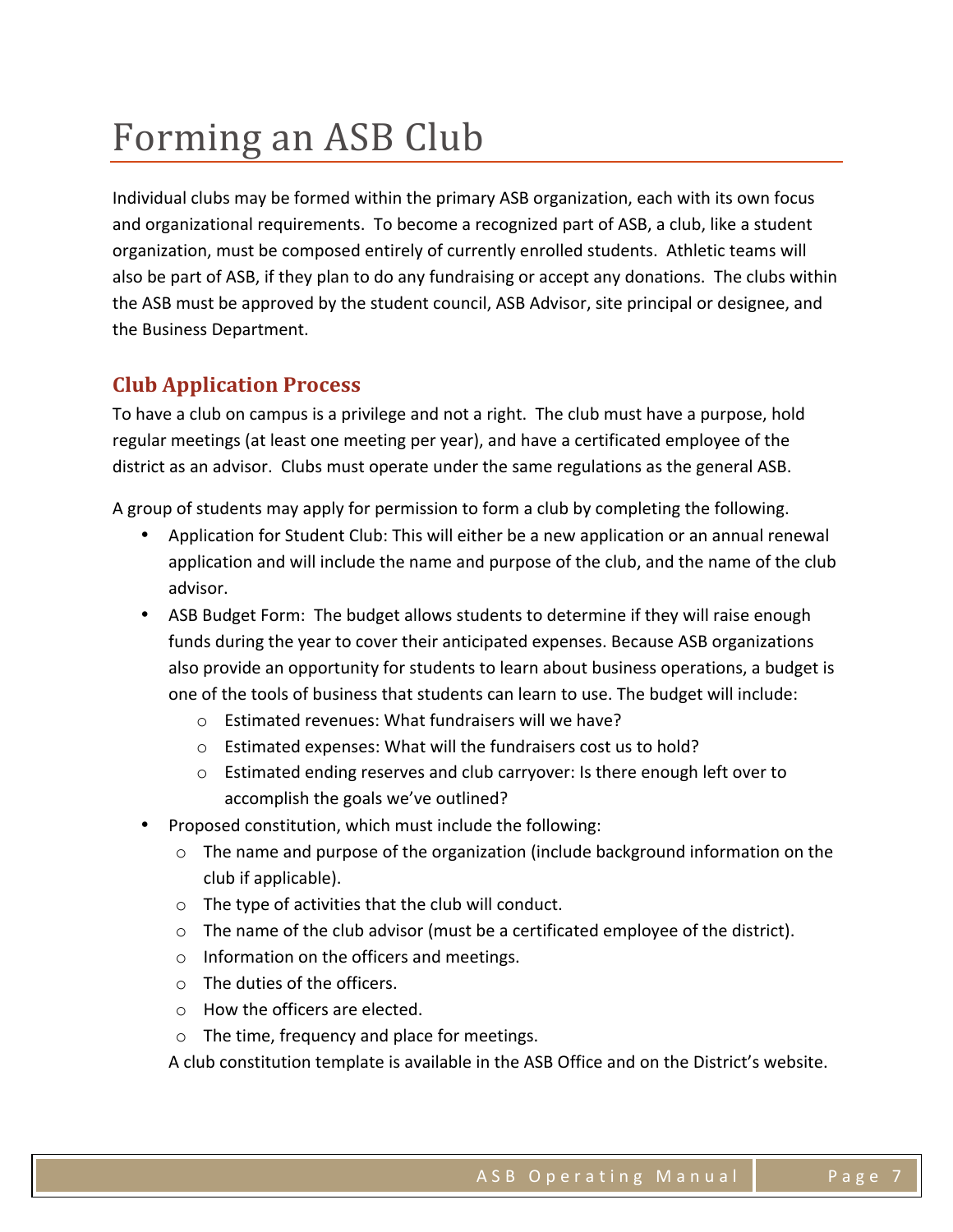### **Minutes of Meetings**

Because there is a formal process of student governance for organized student groups, the student council and each club must prepare and maintain a record of each meeting. These records are called minutes. The meeting minutes serve as the record of each meeting and the actions taken during the meeting and demonstrate that the student council or club has followed the ASB organization's policies and procedures.

Minutes should include details of proceedings, including financial matters pertaining to the budget, approval of fundraising ventures, and expenditure authorizations. Minutes are not a verbatim transcript of every word spoken; rather, they are a concise documentation of the essential matters discussed at each meeting so there is a record of what occurred. The minutes should be clearly written so that they can be read and understood in the future. A template for student club meeting minutes is available in the ASB office or on the District's website.

### **Dissolution of a Club**

All student clubs are part of the general ASB, so if a club becomes inactive for one complete school year, the funds will be transferred to the general ASB unless specified otherwise in the club constitution (i.e. Senior Class often gifts funds to incoming Freshmen class). Club privileges may also be revoked if the requirements and responsibilities of having a club as outlined within this manual are not met.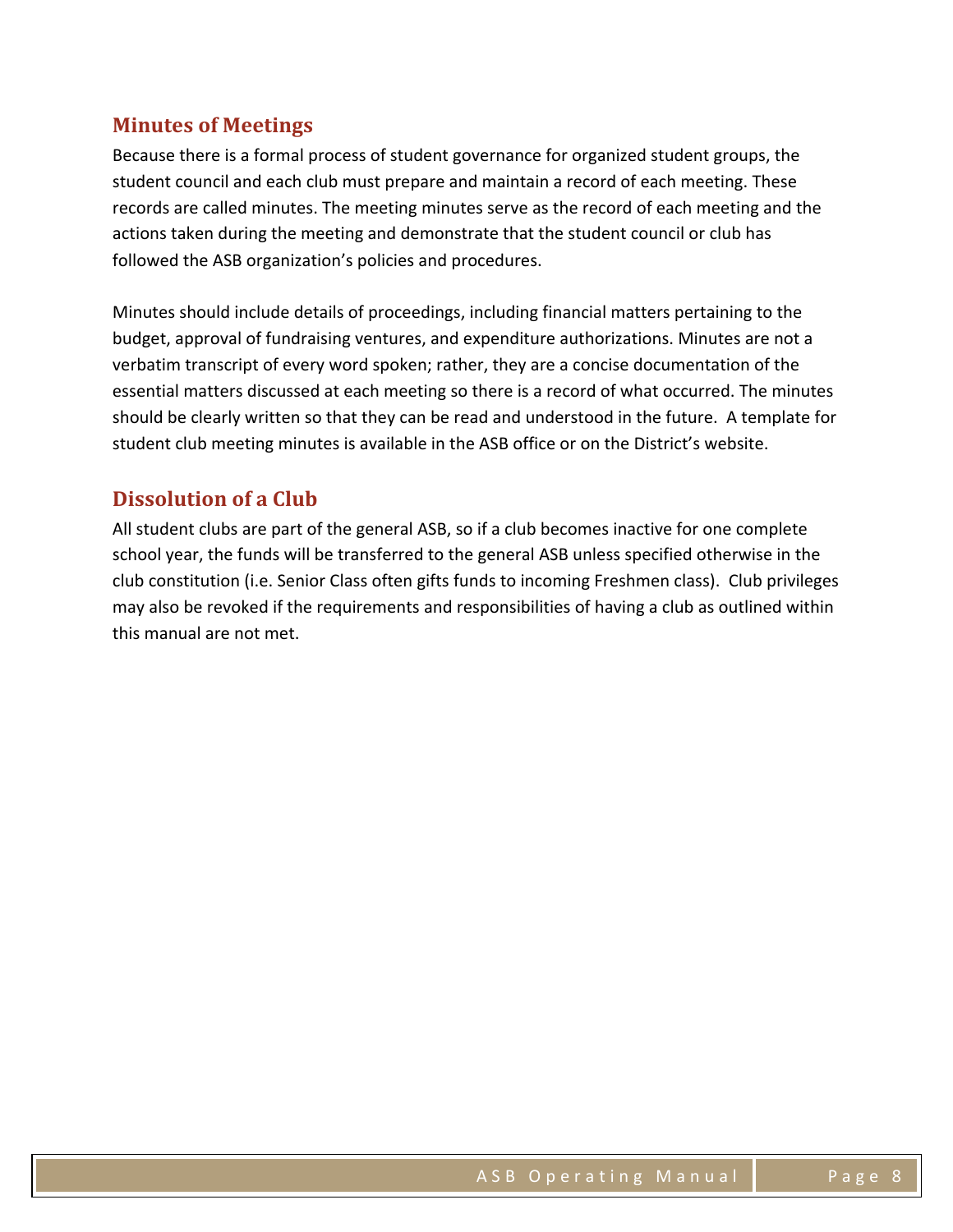### **Fundraising and Donations**

Although ASB organizations may receive some donations, the primary revenue source for student organizations is fundraising events. Fundraising events should contribute to the educational experience and should not conflict with the school's educational program. Students should participate and make contributions to fundraising events voluntarily. They cannot be required to participate in fundraising events, and cannot be excluded from an activity funded by ASB funds because they did not participate in raising funds. In addition, fundraising proceeds cannot be attributed to specific students based on what they raised. The funds are raised to benefit the entire club or student group, not individual students.

### **Fundraiser Approval Process**

All clubs sponsoring any type of fundraiser must have approval from the ASB, and by site and District administration. Please allow at least 2 weeks for the approval process to take place. Large fundraising events requiring extensive coordination, fundraising involving food, or events that require additional insurance will generally have a longer approval process. You may not begin any fundraiser until final notification of approval is received.

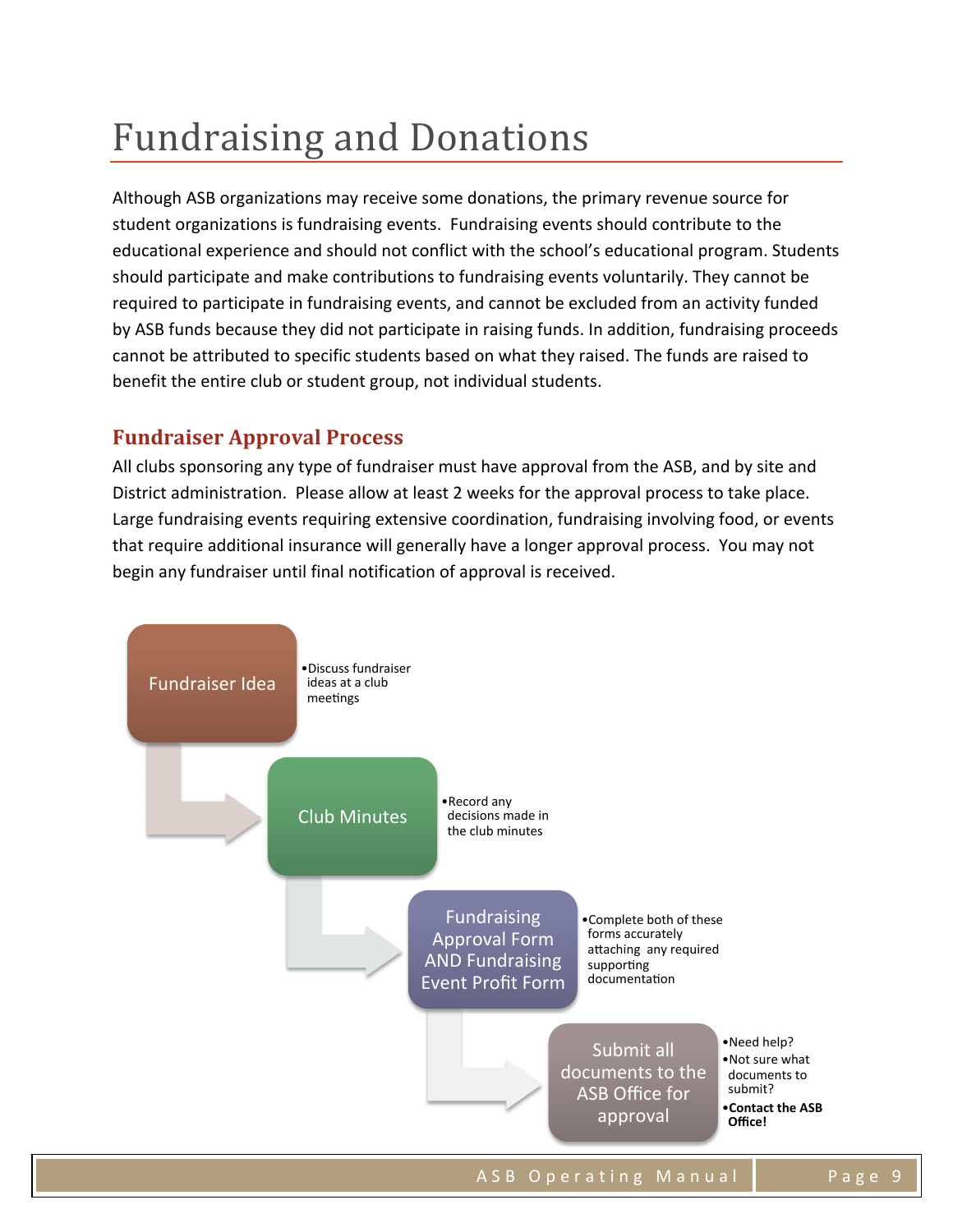The ASB Office will notify the Club Advisor when their fundraiser is approved. At that time, the preparations for the fundraiser may begin. This includes the ordering of any materials or supplies. 

#### **Supporting Documentation**

Quotes for apparel, trophies, etc.; facilities requests; copies of approved contracts (or copy of contract as submitted to purchasing but not yet approved); field trip activity requests; or, any other documentation that supports the activity or budget requesting authorization would be considered adequate supporting documentation. See the Purchasing Procedures section for more information on purchasing.

### **Allowable Fundraisers**

The district's business office is responsible to ensure fundraisers comply with board policy. The following types of fundraising events (or revenues) are generally considered appropriate and have been approved by the Board.

- Advertising
- Apparel/Spirit Items Sales
- Athletic & PE Clothing Sales
- Athletic Events
- Banquets
- Battle of the Bands
- Book Fairs
- Buddy Auctions
- Car Washes
- Carnivals *(within legal regulations)*
- Catalogue Sales
- Concession Sales
- Cultural Events/International Fairs
- Dances
- Donation/Support Letter Writing
- Donations/Profit Shares
- Entertainment Events
- Field Trips
- Food/Drink Sales *(within legal regulations)*
- Game & Activity Events
- Holiday/Dance Grams
- Marquee Messages
- Parking Donations at Games & Events
- Parking Permits
- Picture Sales
- Preferred Parking at Games & Events
- Recycling
- Sale of Other Miscellaneous Items
- Sports Clinics (with insurance policy)
- Ticket Sales
- Tournaments
- Yard/Rummage Sales
- Yearbook Sales

New fundraisers that are not included in the list above will require more time for approval as they must be reviewed and, in some cases, approved by formal action of the Board.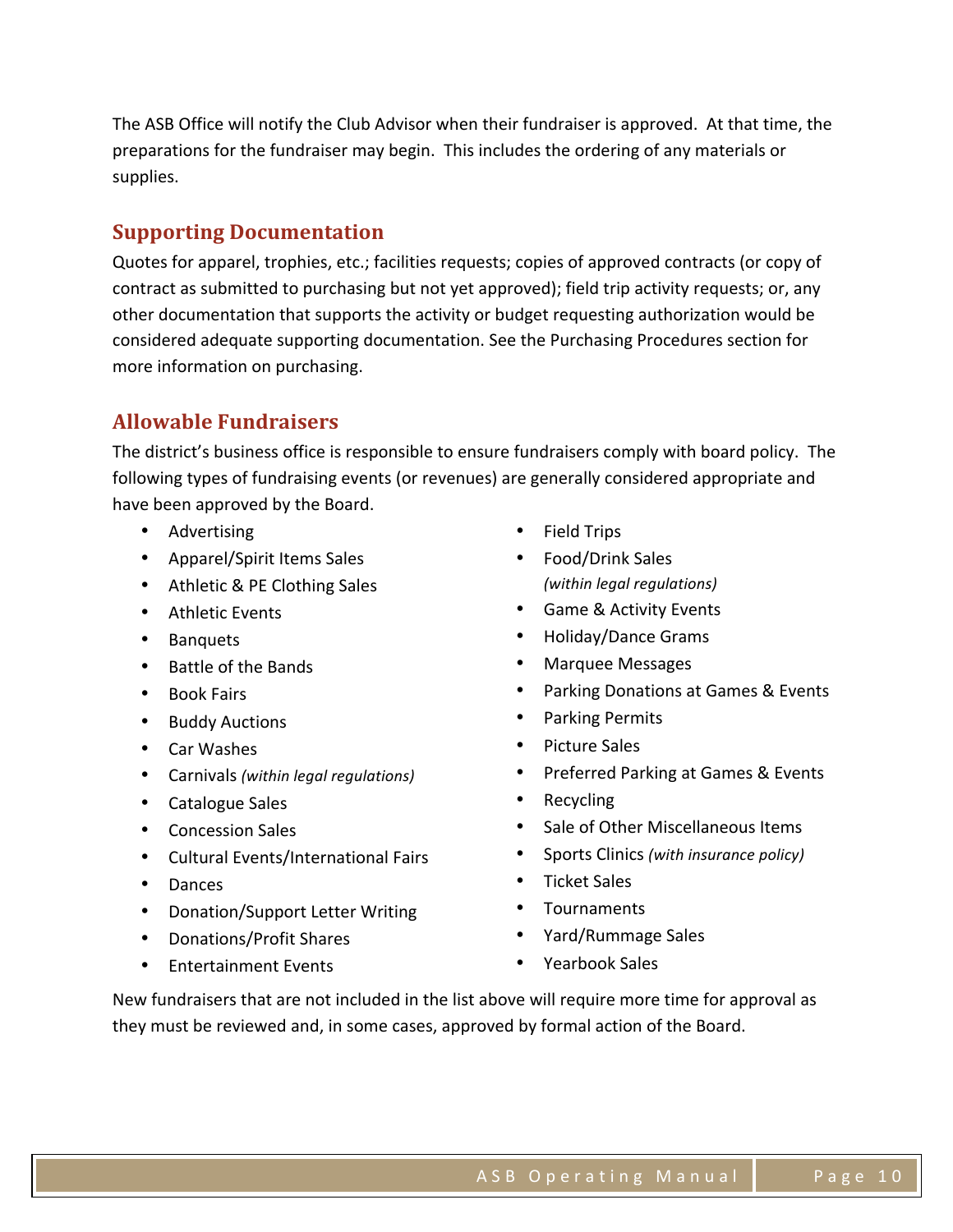### **Prohibited Fundraisers**

- Anything involving darts or arrows
- Destruction of objects
- Inflatable jumpers or trampolines
- Mechanical or animal rides
- Objects thrown at people
- Raffles or games of chance *(this is a violation of the Penal Code)*
- Rental of district property
- Water or dunk tanks
- Anything not allowed by board policy

#### **Spirit Packs or Support Packs**

Spirit or support packs may be sold; however, you cannot require the purchase as a prerequisite for participation. If there are uniforms, etc., which are required, they must be provided free of charge to any student who is a member of the school team, squad, etc. in question. Quotes for all items to be included within the spirit or support pack must be attached to the Fundraising Event Approval Form.

There must be sufficient funds in the club account to purchase all items in the spirit or support pack, or the spirit or support pack must be sold on a pre-sale basis. With a pre-sale, all money is collected up front by a designated due date and the items are ordered after that date. Additionally, all items must be delivered to the purchaser according to a predetermined schedule. Items cannot be removed from the pack after the presale, even if sufficient funds were not raised to cover the expense. Packs must be delivered as advertised.

#### **Gifts and Donations**

Gifts and donations from the community and business entities are vital contributions to California public schools. These gifts are made in a variety of ways and for a variety of purposes. ASBs are frequently the recipients of gifts and donations. These gifts may be in the form of cash, scholarships, equipment or supplies. A *Donation Acceptance Form* will need to be completed by the club and submitted to the ASB office.

School districts, schools, programs and classes can and do seek and accept donations of funds and property, and this practice is permissible as long as it is truly voluntary and in no way a prerequisite to participation in the program or activity. Therefore, any statement or explanation related to a donation that could lead a reasonable person to believe the donation may not be truly voluntary will not be permitted. Examples include, but are not limited to, a specified minimum amount of a donation, a date by which a donation is due, a lesser donation amount if funds are received prior to a certain date. Additionally, any statements or actions that exert explicit or implicit pressure on students or parents to make a donation are not permissible, and the reason a student or family does not make a donation is not a subject for inquiry.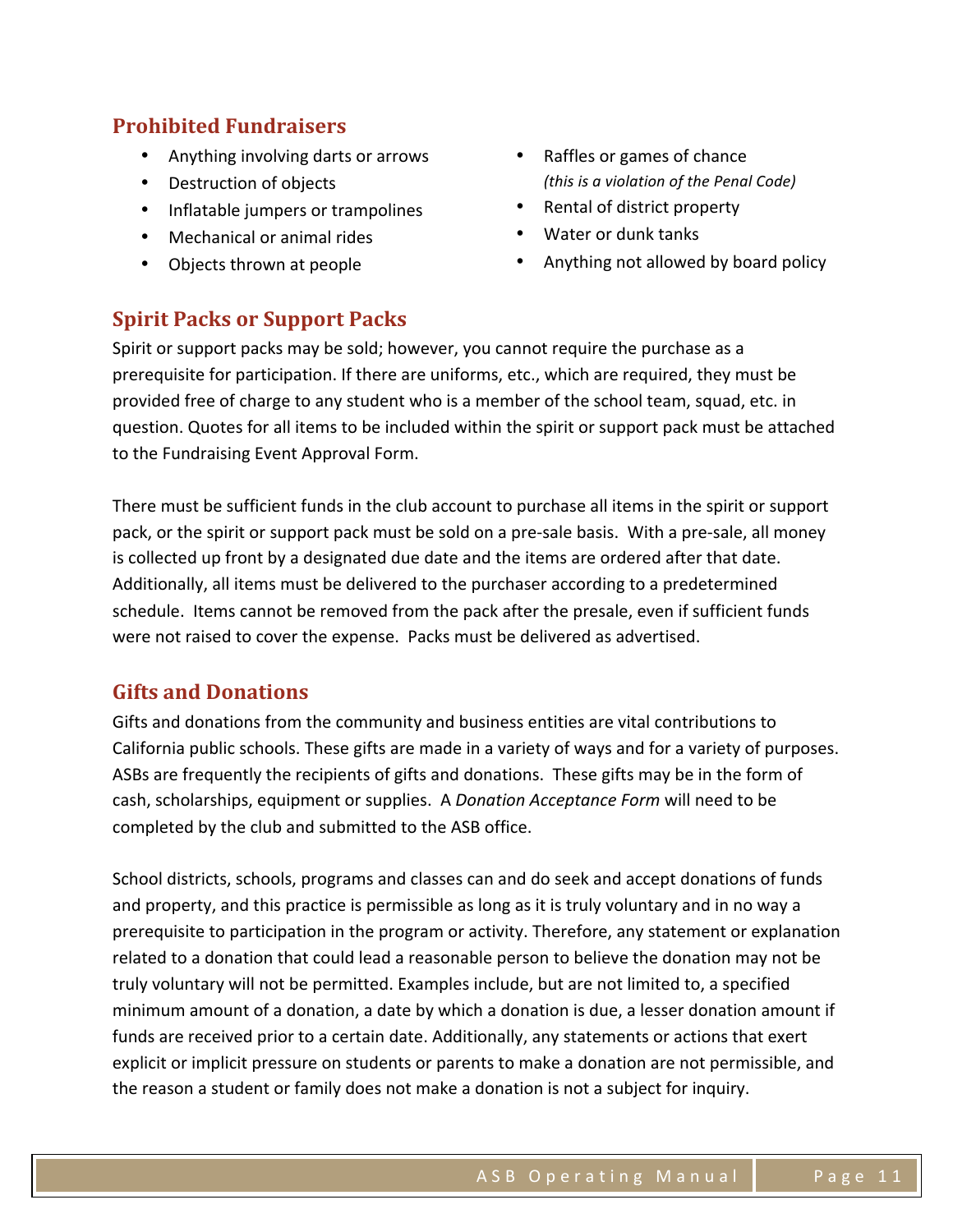Letter writing campaigns are permitted to solicit donations from the community, business partners, etc. To receive approval, please attach the proposed letter to the Fundraising Event Approval Form.

#### **Fundraising Event Profit Form**

The Fundraising Event Profit Form, sometimes referred to as a revenue potential, is required to be submitted with the Fundraising Approval Form (the first column is filled out with the fundraising estimates). The Fundraising Event Profit Form is completed within 10 days following the conclusion of the fundraiser. This allows the club and the general ASB to compare actual sales/expenses to those estimated to see whether the event was profitable or not.

#### **Tax-Exempt Status**

When outside businesses or individuals are considering making a donation, ASBs are frequently asked for their tax identification number. The ASB and the district are not considered a private nonprofit 501 (c) (3) organization; rather, they have nonprofit, tax-exempt status by virtue of being a governmental entity. The district's tax identification number should always be treated confidentially; it should not be given out when asked because it is not required for the donors to claim a tax deduction. All requests for the district's tax identification number should be forwarded to the District's Business Office.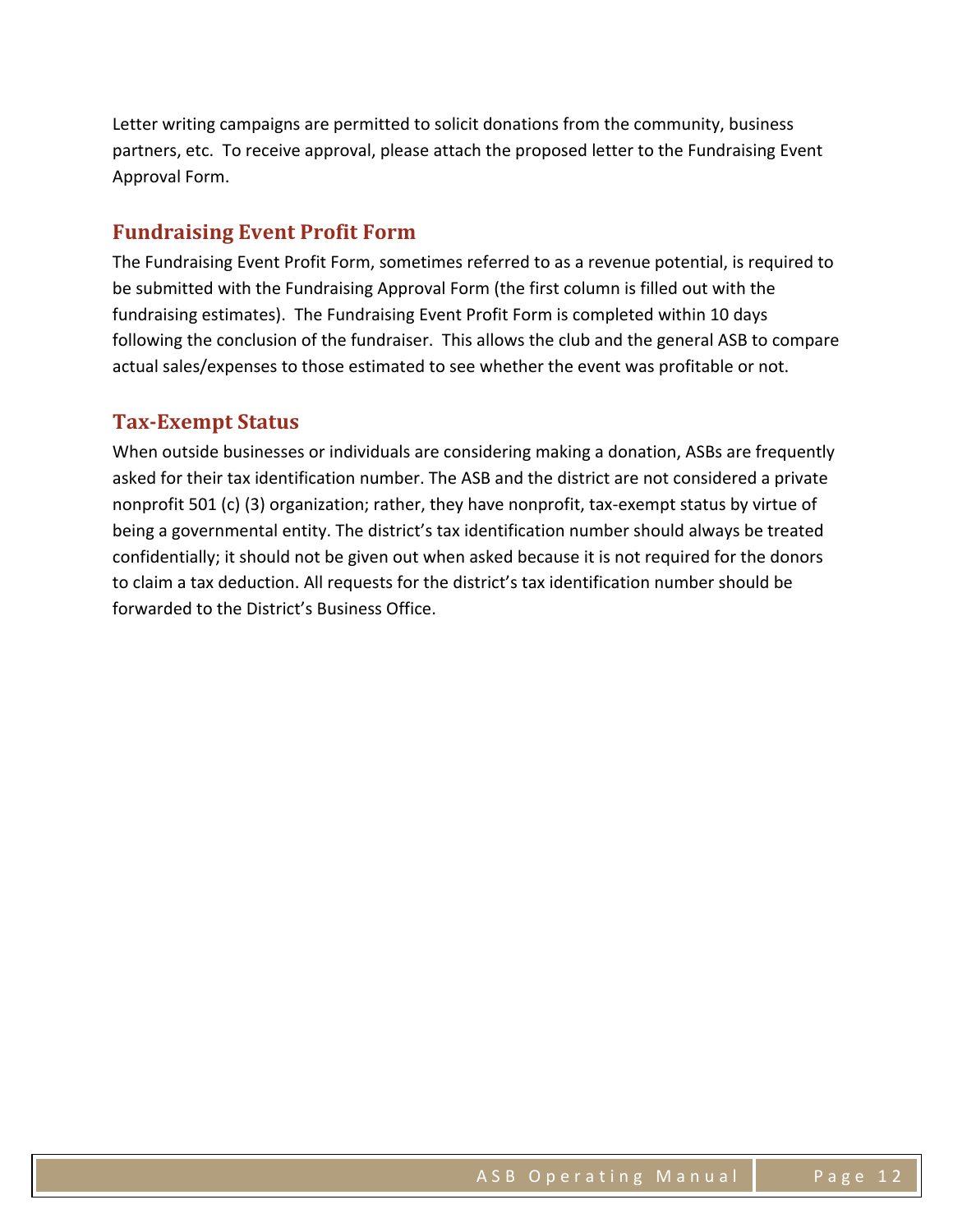### Cash Receipt Management & Procedures

Sound cash management procedures are essential for successful ASB operations. The most common ASB problem noted in a district's annual audit (audit findings) involve failure to follow internal control procedures for the handling of cash from the time the cash is collected to the time it is deposited into the ASB bank account. Most of the fraud that occurs in ASB activities is directly related to the procedures for the handling of cash and checks.

Good internal controls over cash receipts discourage theft or loss of the student body assets, as well as protect advisors and coaches. Whenever cash or checks will be collected, some cash control procedure must be established. It is important to be able to tie all proceeds to the specific fundraiser from which they were generated and to ensure that all proceeds from an event are properly turned in and accounted for. The specific control procedure will depend on the type of fundraising activity and the type of cash receipt.

| <b>Control Procedure</b>         | <b>Type of Activity</b>                  |
|----------------------------------|------------------------------------------|
| <b>Prenumbered Tickets</b>       | Dances                                   |
|                                  | Entertainment events                     |
|                                  | Car washes (pre-sale)                    |
|                                  | Athletic events                          |
|                                  | <b>Festivals</b>                         |
| <b>Prenumbered Receipt Books</b> | <b>Publication sales</b>                 |
|                                  | Sale of advertising space                |
| <b>Tally Sheets</b>              | Dances                                   |
|                                  | Car washes                               |
| <b>Cash Boxes</b>                | Any event where cash/checks are accepted |

### **Prenumbered Tickets**

When prenumbered tickets are used, a ticket is given each time a purchase is made (for example, a student purchases a seat at an athletic event and is given a ticket when the student pays for the seat). Tickets are stored and controlled by the ASB bookkeeper and issued to club advisors prior to each event. If a club desires to purchase or print their own tickets, they must be submitted to the ASB bookkeeper prior to their use so that they can be recorded.

At the fundraising event, this cash control procedure involves two people. One person collects the money and issues the ticket when a purchase is made. A second person takes the ticket when the person enters the dance or event.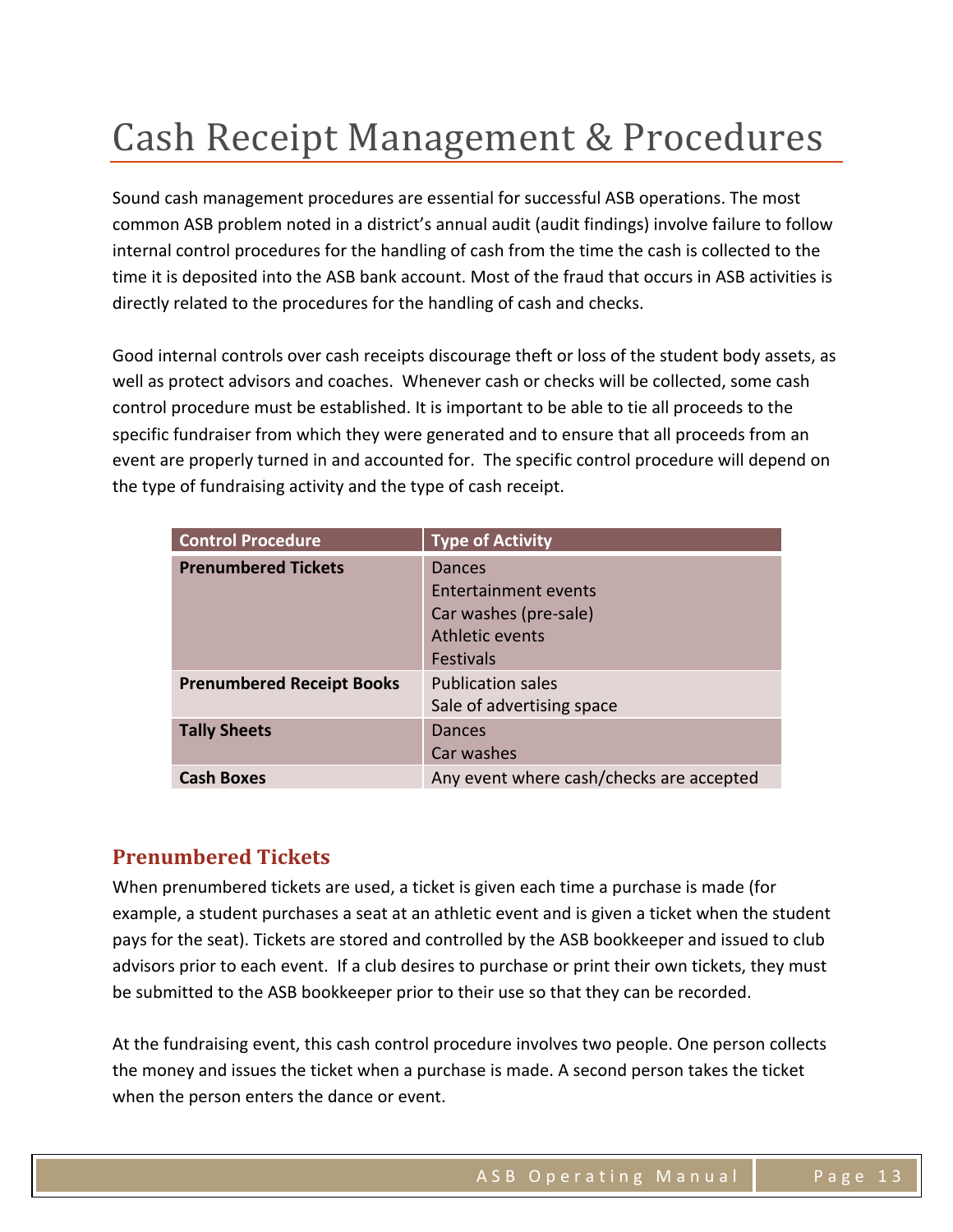At the end of the fundraising event, the total number of tickets issued is counted and recorded on the *Report of Ticket Sales* form. A second person should count the tickets to verify the accuracy of the count. In addition, at least two people should independently count the cash and checks collected. The ASB Cash Count Form is used to facilitate the counting of the cash. The amount of the total cash counted is then entered on the *Report of Ticket Sales* form. For events that have tickets of different prices, the students should use different colored tickets for each price. The students must account for each roll of tickets separately, but they may use the same cash count and ticket sales forms.

The advisor turns the cash and checks, *Report of Ticket Sales* form, *ASB Cash Count Form*, and the remaining tickets to the ASB bookkeeper or, if after hours, ensures they are stored in a safe place in accordance with site after-hours cash procedures.

### **Prenumbered Receipt Books**

Prenumbered receipt books are available from the ASB Office. When a sale is made, a receipt is given to the person making the purchase once the cash is received. At the end of the fundraising event, the amount of cash reported on the receipts is totaled and the receipts are sorted in numerical order. The students must account for all of the receipts that were used from the receipt book. At least two people must also independently count the cash and checks collected. The *ASB Cash Count Form* should be used for this purpose.

The advisor turns the cash and checks, *ASB Cash Count Form*, and all of the receipts issued, including any voided receipts to the ASB bookkeeper or, if after hours, ensures they are stored in a safe place in accordance with site after-hours cash procedures.

#### **Tally Sheets**

For some fundraising events, it is not possible to use prenumbered tickets or receipts. In these instances, a tally sheet may be appropriate. For example, if a club is going to hold a car wash, a tally sheet should be used for those without pre-sale tickets. A tally mark is made on a tally sheet each time a sale is made. At the end of the event, the total number of marks on the tally sheet is compared to the cash collected for the event. The ASB Cash Count Form should be used for this purpose.

The advisor turns the cash and checks, *ASB Cash Count Form*, and tally sheet to the ASB bookkeeper or, if after hours, ensures they are stored in a safe place in accordance with site after-hours cash procedures.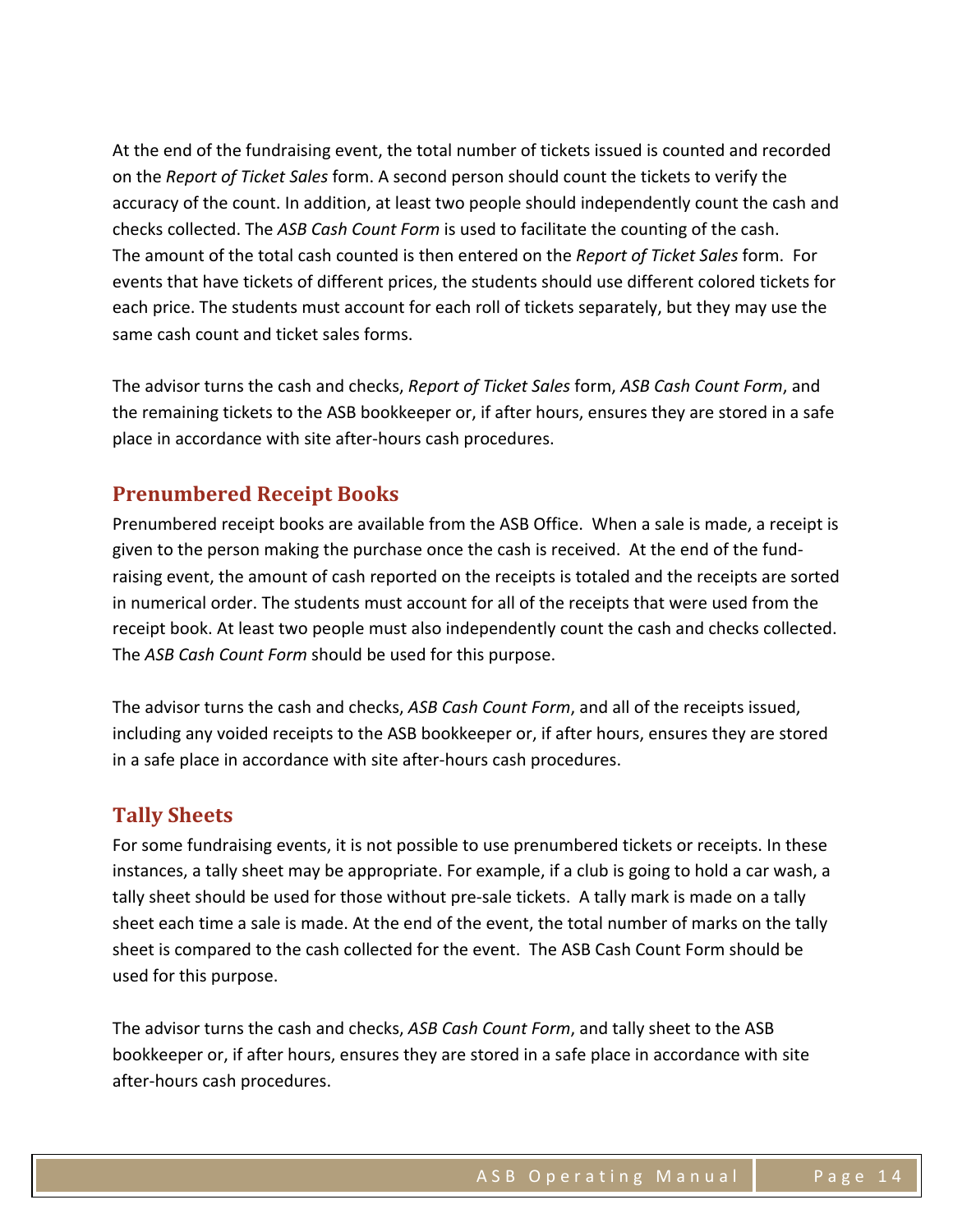#### **Cash Boxes**

Cash boxes are checked out from the ASB office and are usually loaded with some amount of starter or advance cash. Cash box procedures are a component of the procedures above for prenumbered tickets, prenumbered receipt books and tally sheets. The security of the cash box and the volunteer entrusted with the cash box are both essential. Please allow sufficient time for the ASB Bookkeeper to prepare a cash box for your event if you will need one. A minimum of one day's notice is acceptable in most cases.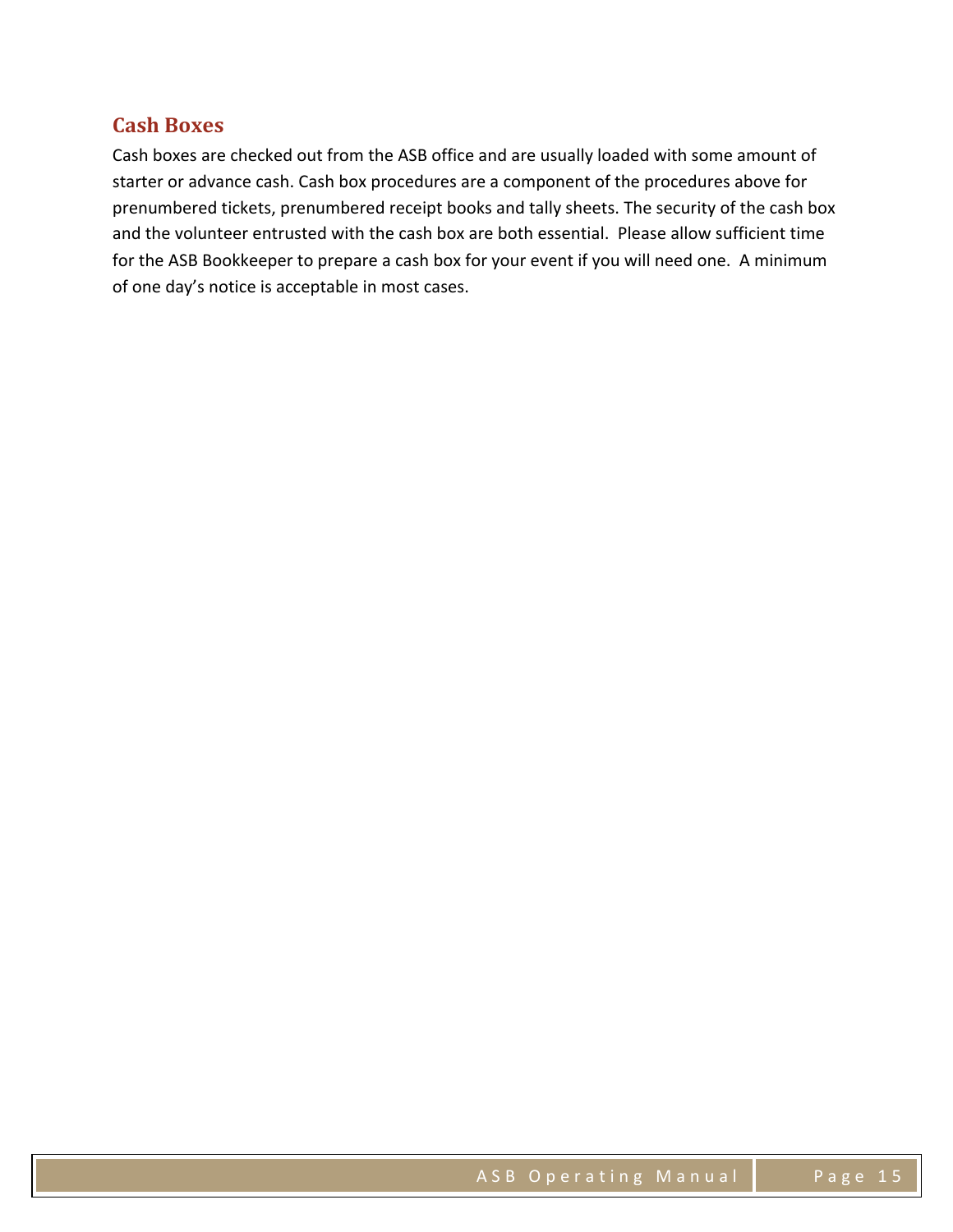### Purchasing Procedures

Anything that is purchased must be in compliance with the law and follow District purchasing procedures. ASB funds are used to purchase goods and services that promote the students' general welfare, morale and educational experiences, and for expenditures that will benefit a group of students rather than individuals. In general, ASB expenses that meet these criteria are allowable if they are directly linked to the students' benefit. By the very nature of ASB, students are in the decision-making role. Therefore, the students in a club, including an athletic team's ASB club, have the final authority as to how their funds are used. This is done under the guidance of the advisor coach who assures that the club operates within established regulations. 

### **Examples of Allowable Purchases**

The following are some examples of the many types of items generally considered allowable expenses from ASB funds.

- Supplies for approved club fundraisers.
- Costs relating to trips, events and activities of the club.
- Club supplies.
- Supplemental or additional equipment for student use that is not normally provided by the school or District.
- Extra-curricular/athletic costs, including costs for ticket sales, game officiating and security.
- Tournament/competition fees.
- Enhancements to, or upgrades from, school provided uniforms.
- Transportation costs.
- Staff appreciation events (limited to the equivalent: \$10.00 Breakfast, \$15.00 Lunch).
- Appreciation gifts or inexpensive awards (not exceeding \$25.00).

### **Prohibited Purchases**

- Salaries and supplies that are the responsibility of the district.
- Repair of district equipment and facilities.
- Refreshments for staff meetings.
- PTA or Booster Club supplies.
- Cash gifts or awards.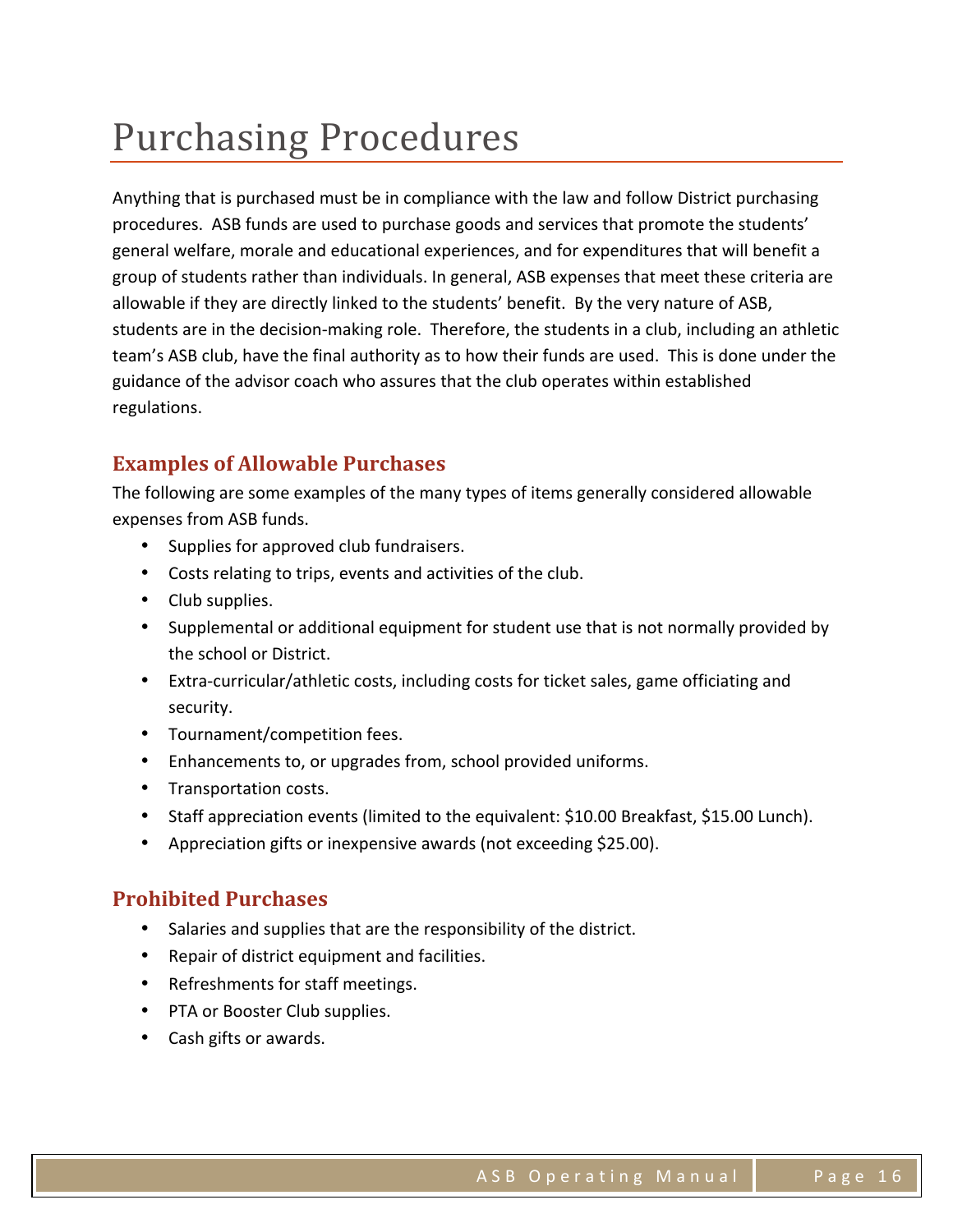### **Purchasing Approval Process**



Advisors and coaches are not authorized to place any orders with vendors without a Purchase Order, nor are they authorized to purchase uniforms or equipment out-of-pocket and then be reimbursed. When items are received, or services have been fully rendered, the advisor must notify the ASB bookkeeper immediately. The best way to handle this is to sign and date the packing slip and/or the purchase order showing that the goods were received as ordered, and forward the information to the ASB bookkeeper. Payment on the invoice cannot be processed without this proof of receipt.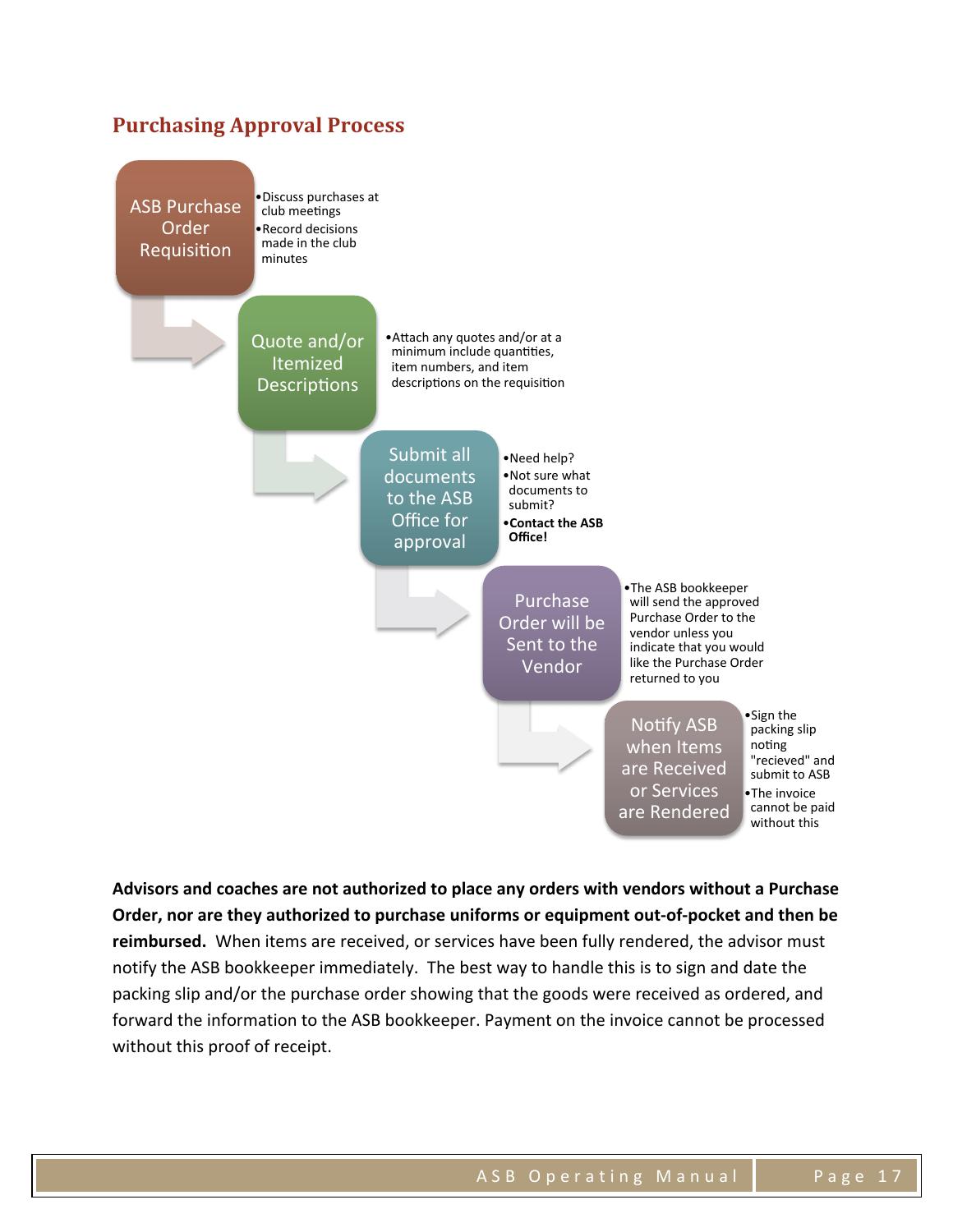### **Contracts**

Circumstances may arise which require the student body to contract with a business or other organization (e.g., yearbooks, concession stands at athletic events, DJs, prom venues, photographers, etc.). A contract is any agreement where another person or entity provides goods or services to the club, regardless of whether the agreement is called a contract, memorandum of understanding, service agreement, etc. To ensure that the contract has all of the necessary information and does not create an unanticipated liability for the District, all contracts must be reviewed and approved by the District's Purchasing Department prior to services being performed. Site administrators, ASB advisors, coaches, etc. are not authorized to sign contracts regardless of the amount of the contract. Please allow at least two (2) weeks for contracts to be approved after the contract and all supporting documentation is received by the Purchasing Department. Contracts in excess of \$10,000 also require Board approval and should be received at least three (3) weeks before the next regularly scheduled Board meeting.

In addition to the contract, a *W-9 Taxpayer Identification* form also is submitted. Proof of insurance may also be required. Independent contractors will be required to procure and maintain valid general liability insurance during the duration of the contract and provide proof to the District prior to beginning services. Automobile liability and workers' compensation may also be required when applicable. For questions regarding contracts, please contact the District's Purchasing Agent.

### **Stipends**

ASB clubs can fund additional coaching stipend positions if the students in the club determine this is how they would like to spend the funds that are raised. An ASB club cannot fund a stipend for someone already receiving a District stipend in an attempt to increase their compensation. Additional stipends are only permitted for positions listed within the PSEA contract. They must also be paid in the increments listed in the contract, but the stipend can be split up to three (3) ways.

When a club desires to fund a coaching stipend position, the person filling the position MUST be hired through Human Resources and cleared to work **before** they start working with students. These positions MUST also be paid through District payroll, as they are employees of the District. In no circumstance may the ASB account pay the stipends of these employees directly. The ASB club will be invoiced for salary cost plus all fixed costs of the stipend positions in advance of the employee receiving compensation. Please see the *Procedure Guide for Hiring Athletic Coaches and Club Advisors* for additional information and specific hiring procedures.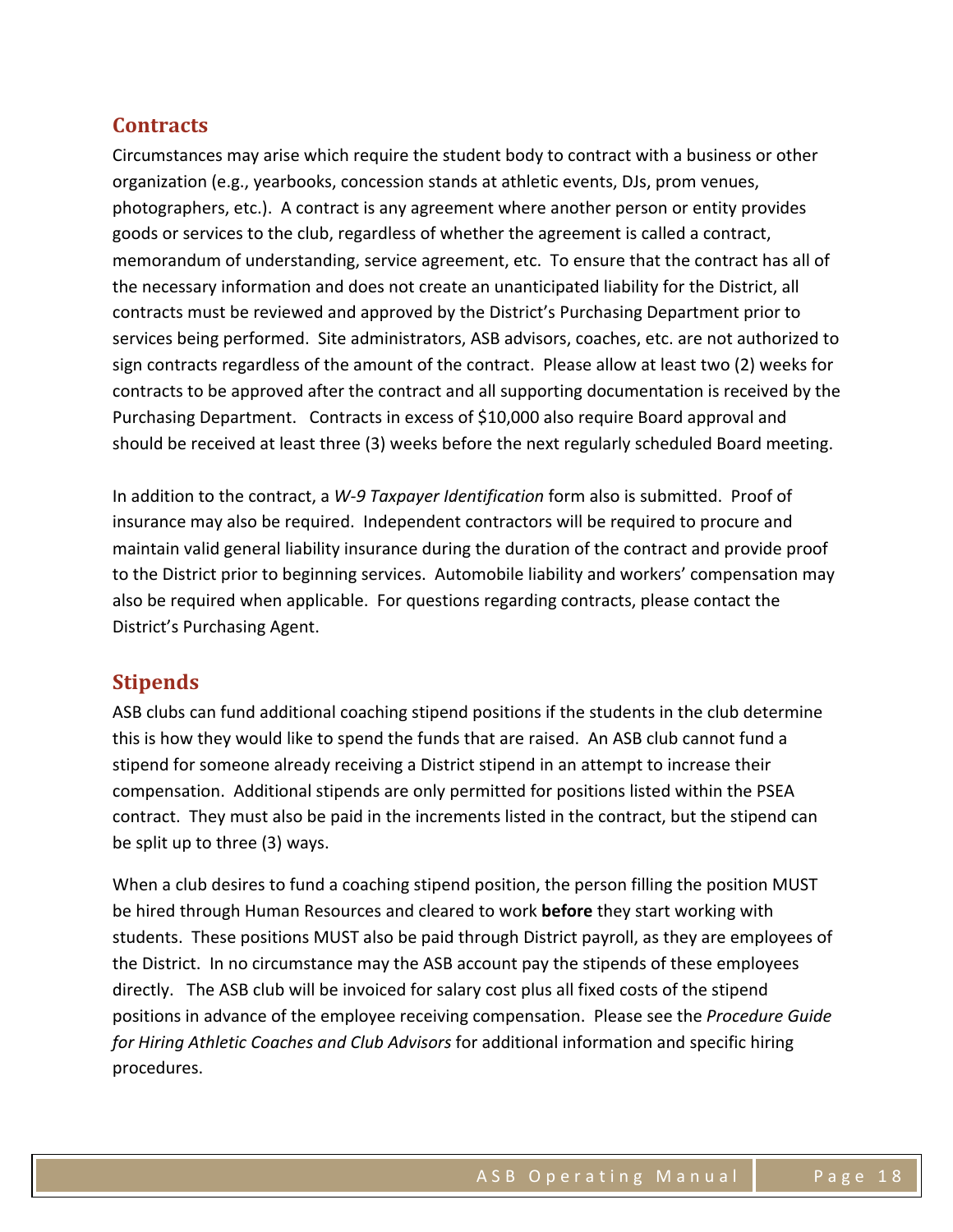### **Special Services Consultants/Independent Contractors**

With the approval of site administration, ASB clubs can also fund special services consultants. This is a specialized coach (e.g. tumbling coach, pitching coach, choreographer, etc.) and not a stipend position. These specialized coaches are considered independent contractors and do not have to be hired through Human Resources or paid through payroll; however, they must still be District approved. The rate paid for a specialized coach is negotiated between the ASB club and the specialized coach.

A contract between the District and the specialized coach will be needed to hire a specialized coach. This can be the standard District *Agreement for Professional Consultant Services* contract, or a contract in a form provided by the specialized coach. Regardless of the contract form used, all contracts MUST be approved by the Purchasing Department. Site administrations, ASB advisors, coaches, etc. are not authorized to sign contracts regardless of the amount of the contract. The procedures outlined in the Contracts section of this manual must also be followed.

Specialized coaches are also required to submit fingerprints through the Department of Justice, if they will be coming into unsupervised contact with students. Any permits and licenses legally required to perform the specialized services will also be required. A W-9 Taxpayer Identification form and proof of insurance will also be required.

Upon completion of services, or as otherwise indicated in the approved contract, the independent contractor will submit an invoice to the ASB bookkeeper for payment. When the invoice has been signed off indicating the work has been competed satisfactorily, the ASB bookkeeper pays the invoice. Form 1099-MISC will be issued by the District to any independent contractor who is paid \$600 or more in a tax year. 1099s will include all payments throughout the entire District, not just at one school site. In the event that a specialized coach is also an employee of the District, though working in different capacities, the IRS requires that income earned in the capacity of an independent contractor reported on a 1099.

### **Equipment Purchases**

Equipment purchases must be coordinated and approved by the District's Purchasing Department. Equipment is generally defined as moveable personal property of a permanent nature (other than land and buildings) with a useful life of more than one year and a cost of more than \$500. Examples include machines, furniture, vehicles, and furnishings that are not integral parts of a building or a building service system. The Purchasing Department is involved in these purchases not only to receive better pricing, but also because there are insurance, inventory and maintenance factors to consider.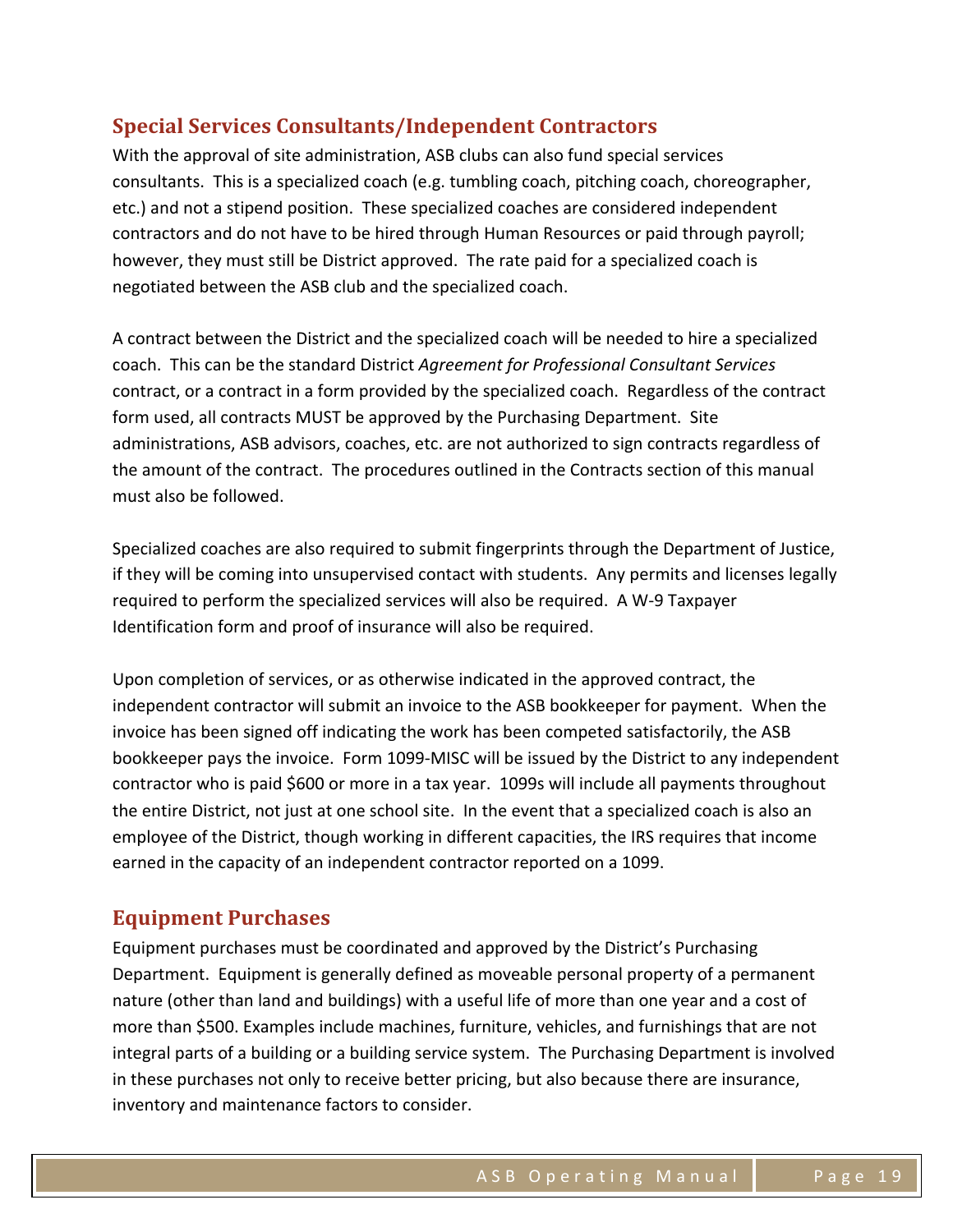### **Budget Monitoring**

The budget is one of the most important documents prepared by the student body organization. The budget is the financial plan of operation for the school year expressed in dollars. Each club will develop an individual budget as part of the club application process, and annually thereafter for renewal applications. The budget should include a description of the number and types of fundraisers the club will hold. Budgeted expenditures should also be explained. 

Once the final budget has been approved, the budget should be monitored monthly to determine that the revenues are coming in as estimated and that the expenditures do not exceed the amount authorized in the budget. The budget should be revised for any significant changes in the amount of revenues expected or any anticipated increases in the amount of expenditures.

### **Budget Reports**

The ASB office keeps a regular accounting of all club transactions. Once a month, each club advisor and coach will receive a report that will include all activity for the previous month. This should be reviewed to insure all transactions are accurate. Contact the ASB office immediately if there is ever a question regarding a transaction or the account in general.

### **Carryover of Unexpended Balances**

Carryover is the amount of money the club has at the end of the year after all of the revenues are deposited and all of the bills have been paid. It is also called the ending balance. The club advisor and students should ensure that funds raised by students during a given school year are spent for the benefit of those students. Carryover is limited to 20% of the total revenues received in that school year. For example, if the total revenues of the club for the school year were \$20,000, the club is allowed to carryover up to \$4,000. In certain circumstances, a club may want to carryover more than 20% for a special long-term project or event that will take more than one year to raise the funds. In these cases, a *Carryover Request Form* should be submitted to the Business Office for approval.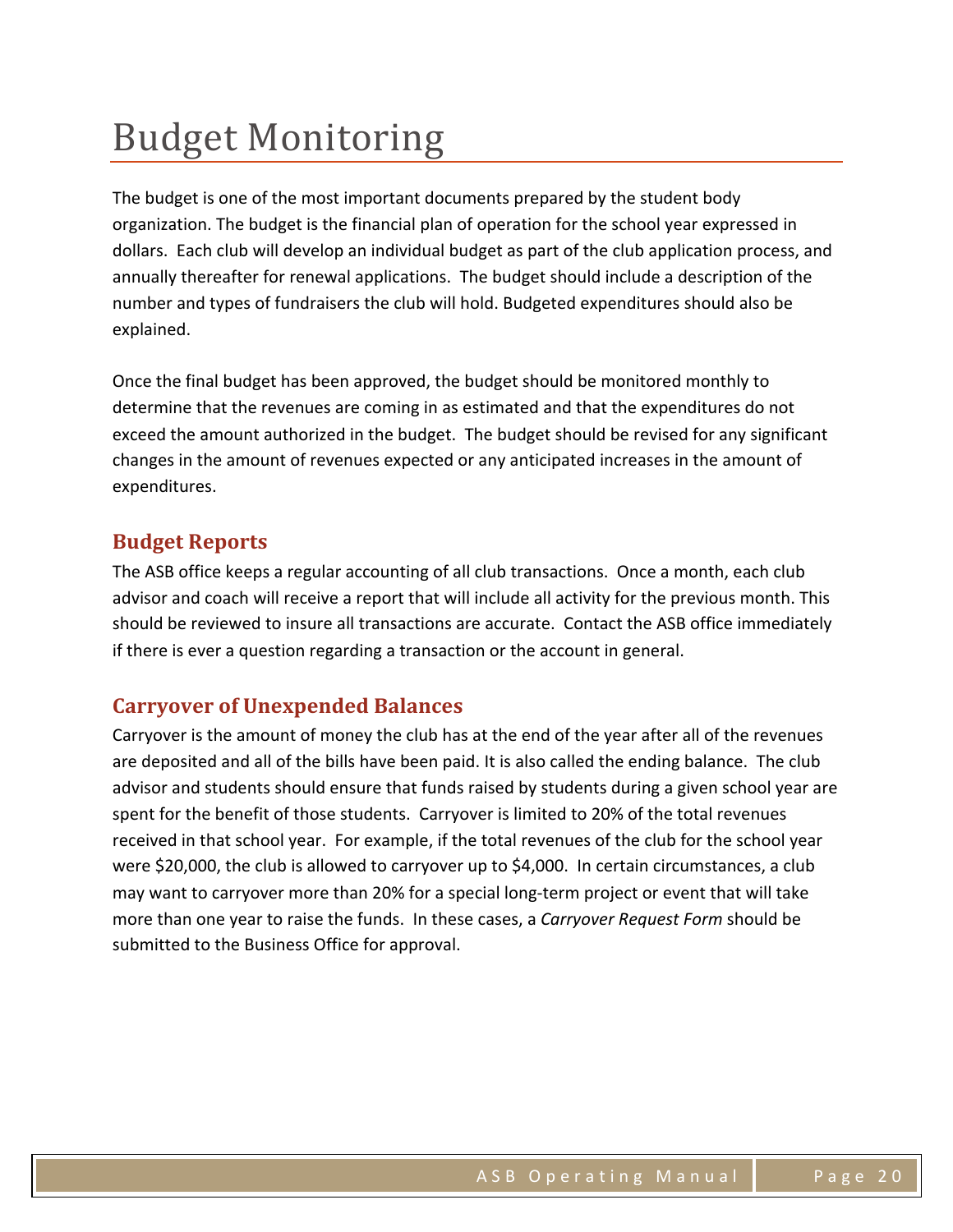### Laws Regarding Food and Students

### **General Information**

Food sales are one of the most popular methods of fund-raising, and the most regulated in schools. Various Education Codes, California Code of Regulations, and federal regulations make food sales a complex way to make money. The state and federal governments regulate food sales to protect the categorically funded school nutrition programs and to help ensure good nutrition, which helps students learn. Beverages are considered food and are also subject to restrictions. Several new laws took effect in July 2004, and more became effective in July 2007, creating even stricter standards.

### **Food Sold During the School Day**

The regulations discussed here apply to food and beverages sold to students by students during the school day. Schools participating in the National School Lunch Program, the School Breakfast Program, the Special Milk Program, the Food Distribution Program, or any USDA meal program must follow these regulations. The only other food sales to students that may occur during the school day on school premises are sales by the District's cafeteria program. The laws and regulations allow only limited food sales on campus during the school day, as summarized below. These limitations do not apply to vending machines accessible only to adults, such as in the teachers' lounge.

Middle schools and high schools are permitted to sell during school hours, including the lunch period, provided:

- The food item is one approved by the Nutrition Services Department.
- Only one such organization each school day selling no more than three types of food or beverage items such as chips, popcorn, nuts, cookies, fruit or drinks.
- Any one or more student organizations may conduct no more than four food sales annually; but each four food sales must occur on the same four days during the school year for all organizations.
- The items sold must meet state and federal nutrition guidelines and the District's wellness policy.
- The items sold cannot be the same as those sold by the cafeteria program that day.
- The items sold cannot be prepared on the premises. The intent of this rule is that only commercially prepared and packaged foods are to be sold outside of the food service department. Health department regulations require that food be prepared in a commercial kitchen by qualified staff and is regularly inspected. Allowable foods would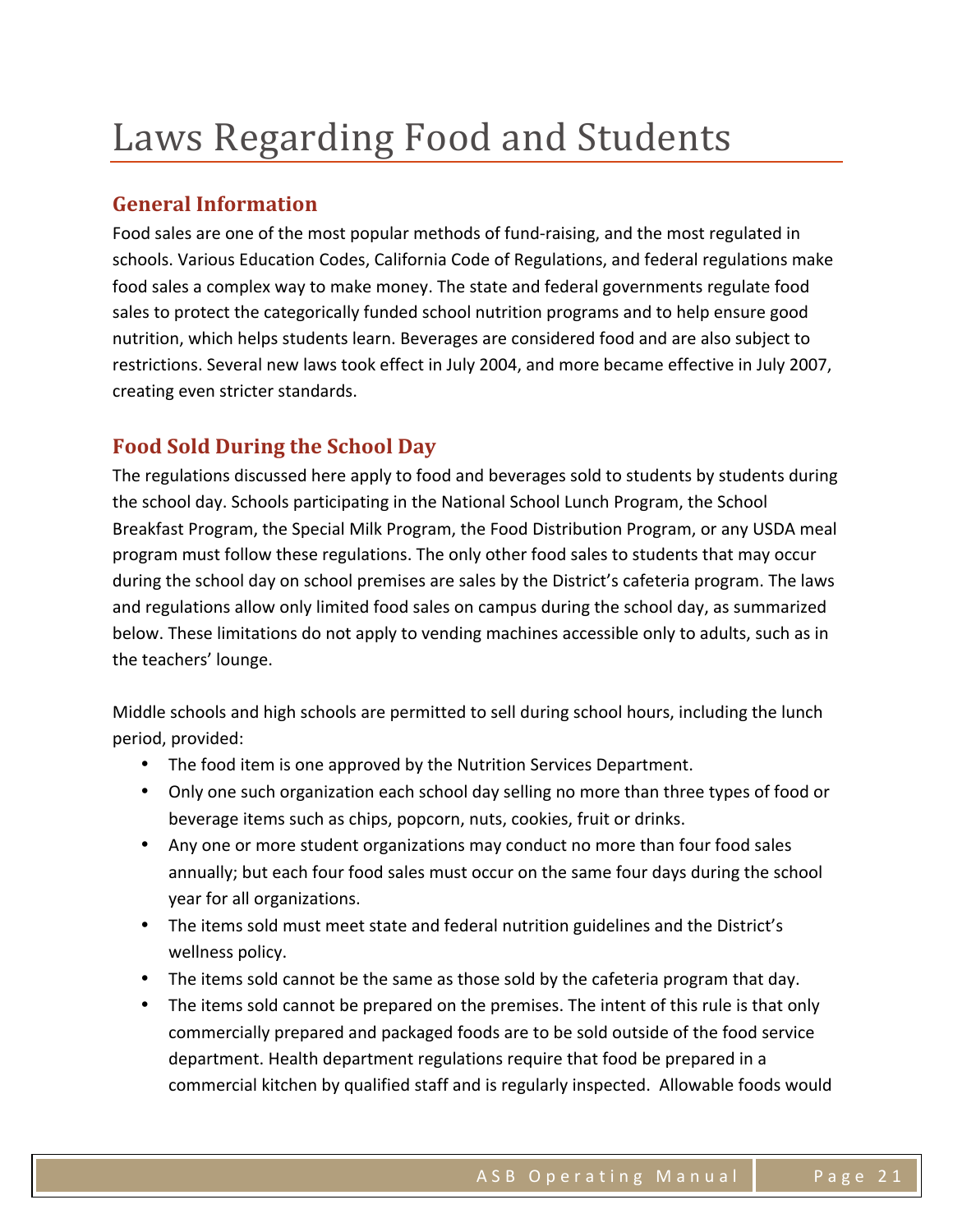include packaged foods such as allowable chips, nuts, cookies, popcorn and similar items. Foods prepared in private homes and sold on campus are also not allowed. This is intended to exclude barbecues, spaghetti feeds, enchiladas or tamales, ice cream sundaes and similar items, mainly for health reasons. Organizations and individuals selling food on campus are not exempt from health department regulations.

- Any time heat is applied to any food, e.g. hot water to an instant soup. A Food Handler's Health Certificate, valid for one year, is required for all persons preparing, serving, or selling food for student body fundraisers and events on campus. Certificates are to be kept on file in the school office. (California Uniform Retail Food Facilities Law, Chapter 4, Section 113700).
- Under no circumstances can foods not complying with local, state and federal guidelines be sold or served to students during the school day (this includes foods such as candy, gum, fondants, sugary beverages or soda, to name a few).

### **Food Sold Outside the School Day**

Food and beverage sold outside of the school day as part of a fundraiser does not need to adhere to the state and federal nutrition guidelines or District's wellness policy, and is permitted provided the following criteria are met; however, it does need to comply with health department regulations.

- The items are sold by pupils of the school, and
- The sale occurs during a school sponsored event and takes place at the location of that event after the end of the school day, and
- If on school premises, the sale occurs no less than one half hour before the start of the school day or one half hour after the end of the school day, and
- Vending machines, pupil stores, and snack bars are not used earlier than one-half hour after the end of the school day.
- Local Health Department regulations are followed.
	- $\circ$  Food is prepared in a commercial prep kitchen, regularly inspected.
	- $\circ$  All persons handling food maintain a valid food handler's card.
	- $\circ$  One person in charge of event maintains a state approved Manager Food Safety Certification.
	- $\circ$  No food brought from home.
	- $\circ$  No potentially hazardous food stored where contamination can occur.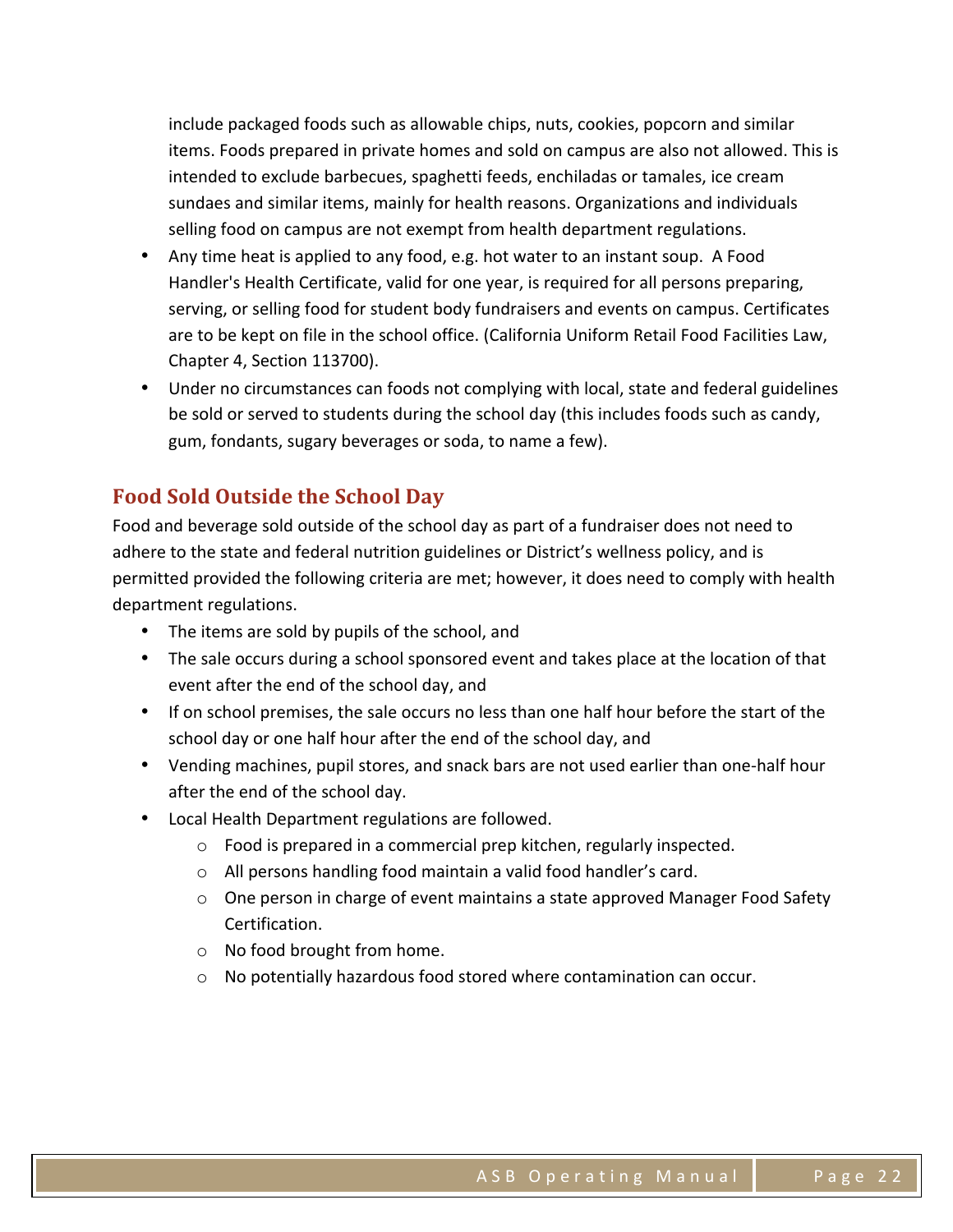### **Student Stores**

One student group (usually the student council or other school wide representative group) may sell up to three food and/or beverage items daily. Food and beverage sales cannot compete with the school lunch program and must comply with the regulations stated under "Food Sold During the School Day". The District's food service program can help ensure an understanding of and compliance with all district, state and federal regulations.

### **Vending Machines**

Vending machines are managed by the Nutrition Services Department and a commission is given to the ASB. The general ASB, school clubs and other organizations are not permitted to purchase or operate vending machines.

### **Food Served (not sold) to Students (e.g. Banquets and Celebrations)**

No food or carbonated beverages or other sugared drinks may be served to elementary, middle school or high school students from one half hour before the start of the school day until one half hour after the end of the school day. Local Health Department regulations must be followed for all food served to students. (See Health Department and other regulations.)

- No potlucks.
- No food prepared in private homes.
- Anyone handling food for a student event must have a valid food handler's card.

### **Approval Process – Food Sales and Food Served**

In addition to the approval processes described within this manual or required by the school site, whenever food is planned for a fundraiser, will be served to students or purchased for the student store or snack bars, including competitive food sale days, it must also be approved in advance by the Nutrition Services Department. Failure to seek proper approval may result in cancellation of the activity.

### **Health Department and Other Regulations**

The following guidelines must be followed anytime food is served or sold to students.

- All food must come from approved sources (facilities approved and inspected by Riverside County Department of Environmental Health).
- No homemade foods allowed.
- Readily perishable foods must be refrigerated to 45°F or colder or kept and served hot at 135°F or warmer to prevent the growth of bacteria that can make people sick.
- Refrigeration, dry ice or ice may be used to keep foods cold. Do not keep foods at room temperature if they require refrigeration.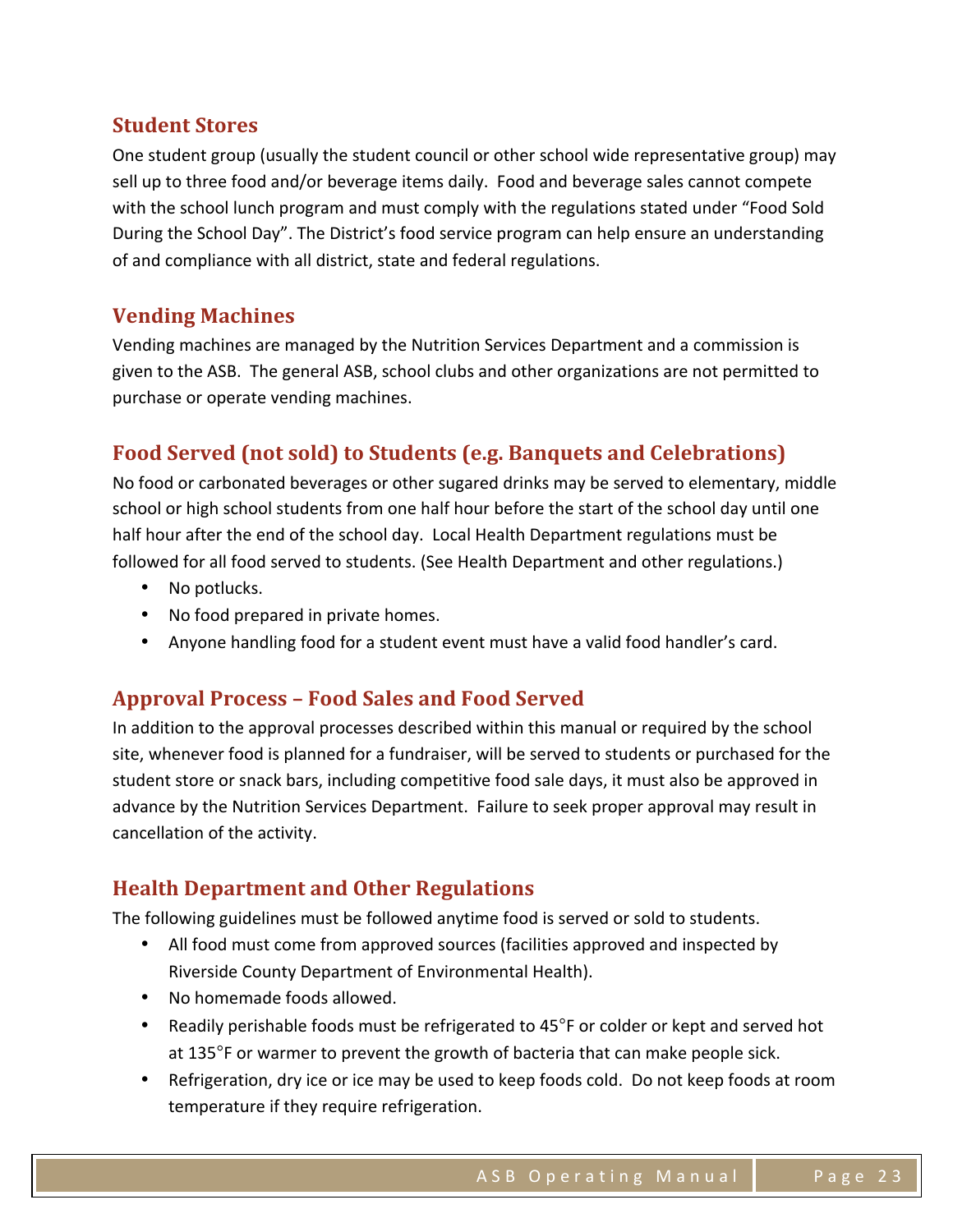- Cooked foods must be heated to proper internal temperatures prior to service.
- Any person handling food must maintain a current food handler's card approved by Riverside County and must be on file in the school office.
- All local and state health codes must be followed to ensure proper cooking, cooling, storing and serving of any food on campus.
- All foods must be protected from contamination.

These are only a small sample of the local and state required guidelines for food handling. Nutrition Services can help with any questions or requirements for all events.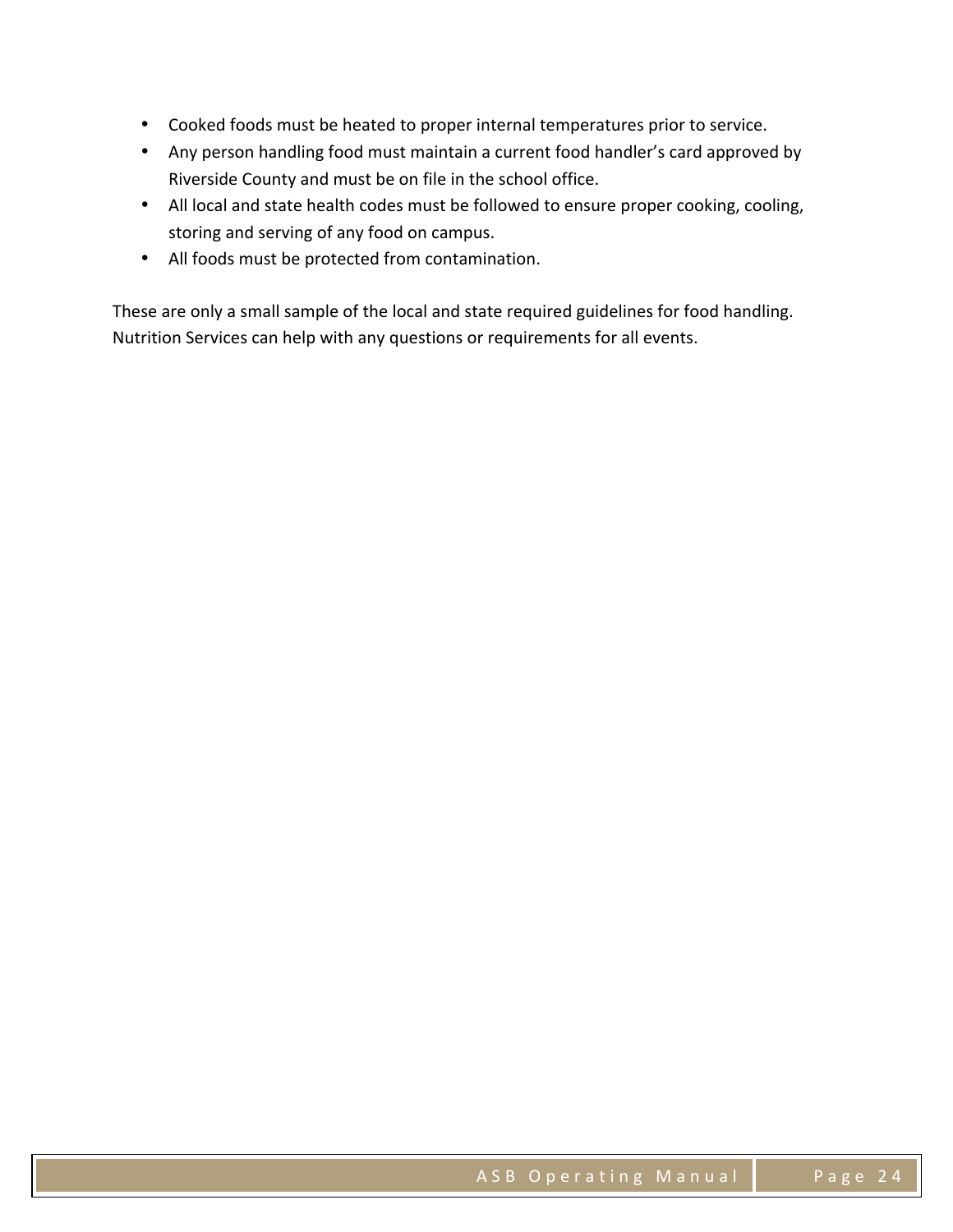### **Student Fees**

The subject of student fees, charges, deposits, donations and fundraising related to courses and activities has been at the forefront of public attention locally and nationally and can cause considerable confusion. This section is intended to provide guidance as it relates to ASB clubs. Fees authorized by law and prohibited fees listed within this section are not to be considered a comprehensive list. For more detailed information on student fees, please reference the *Student Fees* manual on the District's website, contact school site administration or the District's Fiscal Services Office.

#### **Summary**

The California Constitution mandates that public education be provided to students free of charge, unless a charge is specifically authorized by law for a particular program or activity. Since 1874, the California Supreme Court has interpreted this to mean that this entitles students to be educated at the public's expense. The constitutional prohibition against requiring public school students to pay fees or purchase materials for educational activities is codified in Education Code section 60070, and reinforced by Title 5, Section 350 of the California Code of Regulations. Title 5, California Code of Regulations, section 350, specifically states: "A pupil enrolled in a school shall not be required to pay any fee, deposit, or other charge not specifically authorized by law." The State Board of Education has reiterated that no fees are to be charged except where specifically authorized by law. The Attorney General has also made it clear in many of their opinions that school districts cannot levy fees as a condition for participation in any class, whether elective or compulsory.

This constitutional right of free access encompasses all educational activities, whether curricular or extracurricular, and regardless of whether credit is awarded for the educational activity. The right of free access also prohibits mandated purchases of materials, supplies, equipment or uniforms associated with the activity, as well as the payment of security deposits for access, participation, materials or equipment. Finally, a process that allows for a waiver process for an otherwise mandatory fee, charge or deposit does not render it constitutionally permissible.

#### **Fees Authorized by Law**

The following fees, charges and deposits are legally permissible

- Charges for optional attendance as a spectator at a school or District sponsored activity.
- Charges for standardized physical education attire of a particular color and design, but the school may not mandate that the attire be purchased from the school and no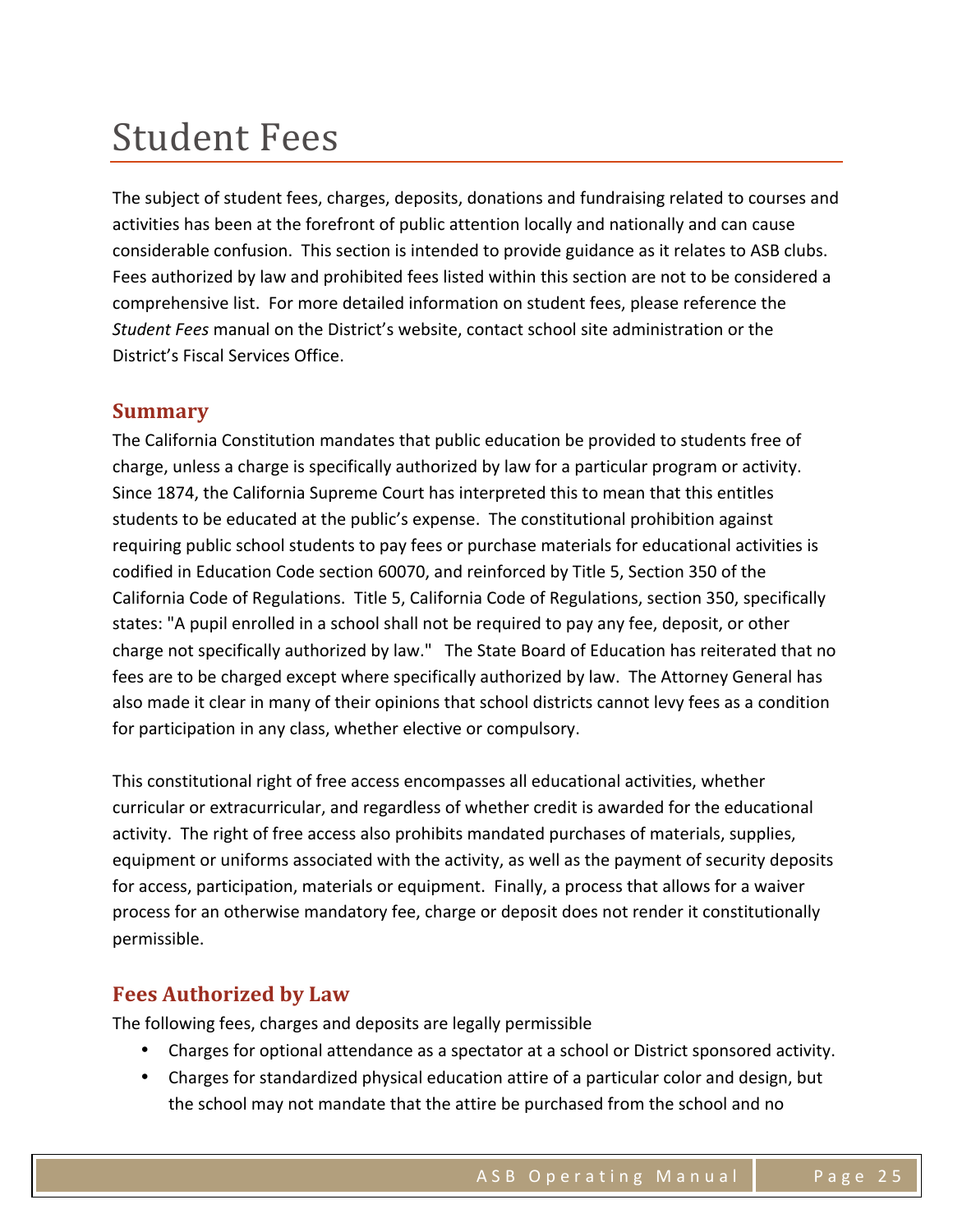physical education grade of a student may be impacted based on the failure to wear standardized apparel "arising from circumstances beyond the control" of the student.

- Charging for the parking of vehicles on school grounds.
- Charges for the rental or lease of personal property needed for District purposes, such as caps and gowns for graduation ceremonies.
- Lost or damaged books or other District supplies. If a student fails to return school property loaned to the pupil, or willfully cuts, defaces or otherwise injures school property, the parent or guardian is liable for all damages not to exceed amounts specified in law.
- Materials can be sold to a student for property the student has fabricated from such materials for their own use, provided that the price does not exceed the direct cost of the materials used. This applies to classes such as woodshop or sewing where an item is taken home by the students, but not when the items remain at school. It does not apply to food in home economic classes which is eaten as part of the course work.
	- $\circ$  This section does not authorize a blanket general fee to cover multiple items, nor does it mean there is an obligation to purchase the item. Whenever students fabricate products in a class such as woodshop or sewing, the wood or cloth for such products must be furnished free of charge. If the student decides to take a particular item home, the law authorizes the district to sell that item to the student for the cost of the materials. If the student does not want to take an item home, the district keeps the item and cannot charge or otherwise penalize the student.
- Fees for field trips and excursions, principally for transportation, may be charged in connection with courses of instruction or school-related social, educational, cultural, athletic, or school band activities. However, no pupil shall be prevented from making the field trip or excursion because of a lack of sufficient funds.
	- $\circ$  Fees should be collected on a voluntary basis only.
	- $\circ$  No student may be left behind due to insufficient funds, nor may a student be left behind for failing or refusing to participate in fundraisers.
- Fees for school camp programs, such as outdoor science camp. The fee cannot be mandatory and no pupil shall be denied the opportunity to participate in a school camp program because of nonpayment of the fee.

### **Prohibited Fees**

The opinions of the Attorney General indicate that charges may not be levied for the following:

• A deposit for potential lost or damaged school property. The law allows the district to charge students for lost or damaged school property after the fact, but not before the issuance and loss.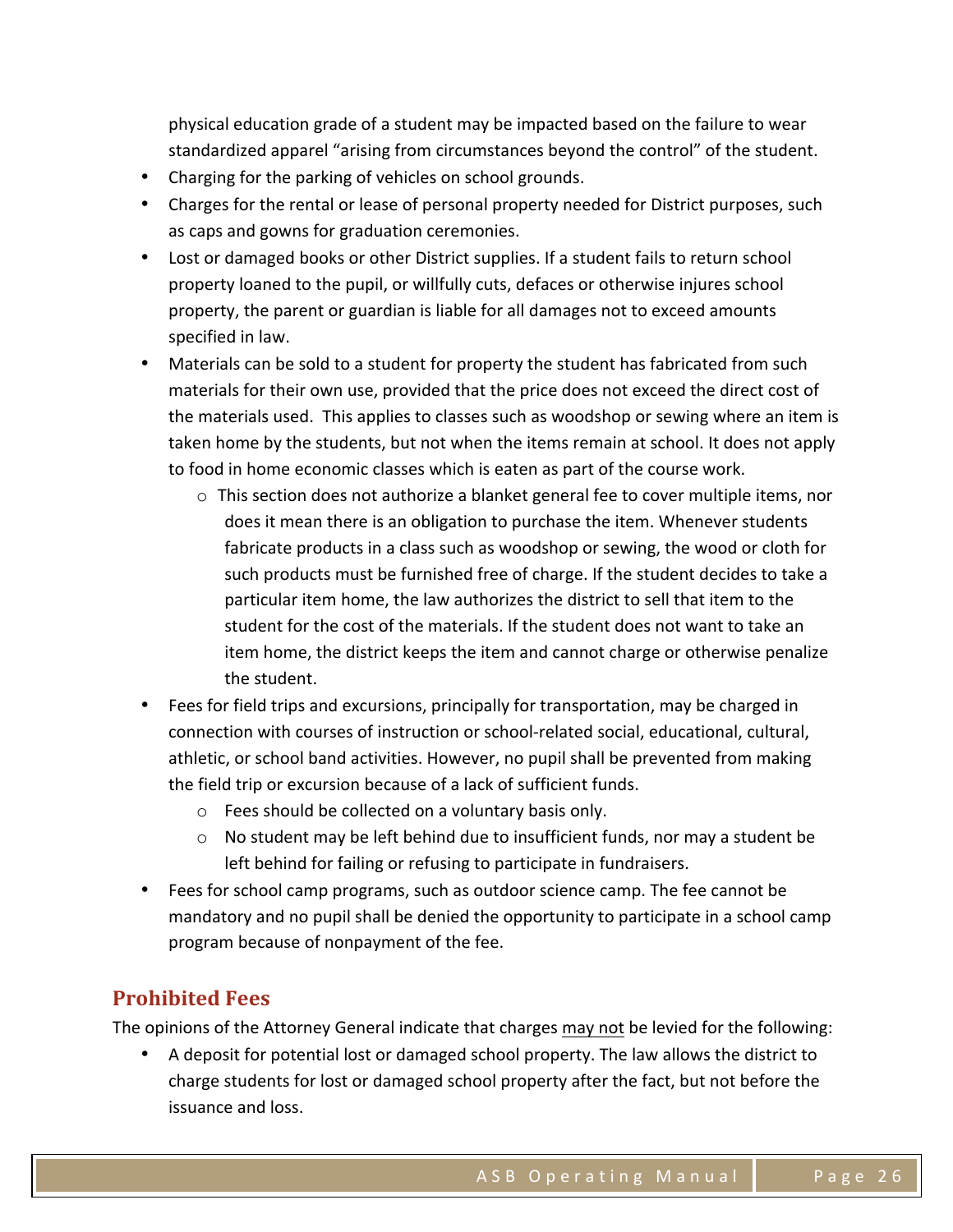- An admission charge to an exhibit, fair, theater or similar activity for instruction or extracurricular purposes when a visit to such places is part of the district's educational program.
- A tuition fee or charge as a condition of enrollment in any class or course of instruction, including a fee for attendance in a summer or vacation school, a registration fee, a fee for a catalog of courses, a fee for an examination in a subject, a late registration or program change fee, a fee for the issuance of a diploma or certificate, or a charge for lodging.
- Membership fees in a student body or any student organization as a condition for enrollment or participation in athletic or other curricular or extra-curricular activities sponsored by the school (ASB cards may be sold to allow discounts or free entrance to games and social events, but not in order to join athletics or other curricular activities).
- Instructional materials (textbooks and workbooks).
- Fees for uniforms for teams sports. A school must provide a free uniform to any student who is a member of the school team in question. Further, the free uniform must be substantially the same uniform as those which are made available for purchase. You can allow students to purchase their own uniforms if they want to purchase uniforms; however, buying a uniform cannot be a requirement to participate in a sport.
- Charging for school supplies that are necessary and mandated for participation in any class.
- Charging for mandated standardized gym suits for physical education classes. A student's grade cannot be affected by not wearing the standardized clothes.
- Fees to enroll and/or participate in activities of career technical student organizations which are part of a career technical class or course of instruction offered for credit. This section applies to activities which occur both during and outside of the regular school day. Fees may not be charged for transportation associated with activities of career technical student organizations.

A fee waiver policy for needy students does not make the fee allowable. Requiring lowincome students and their families to apply for a waiver is considered discriminatory. The requirement to fill out a waiver discourages many students from attempting to enroll in a class because they are embarrassed to ask for a waiver, but also do not want to put their family in financial distress.

#### **Donations**

In 1998 the California Attorney General addressed the issue of donations, and emphasized that the constitutional concerns are alleviated when the raising of private funds is truly voluntary. School districts, schools, programs and classes can and do seek and accept donations of funds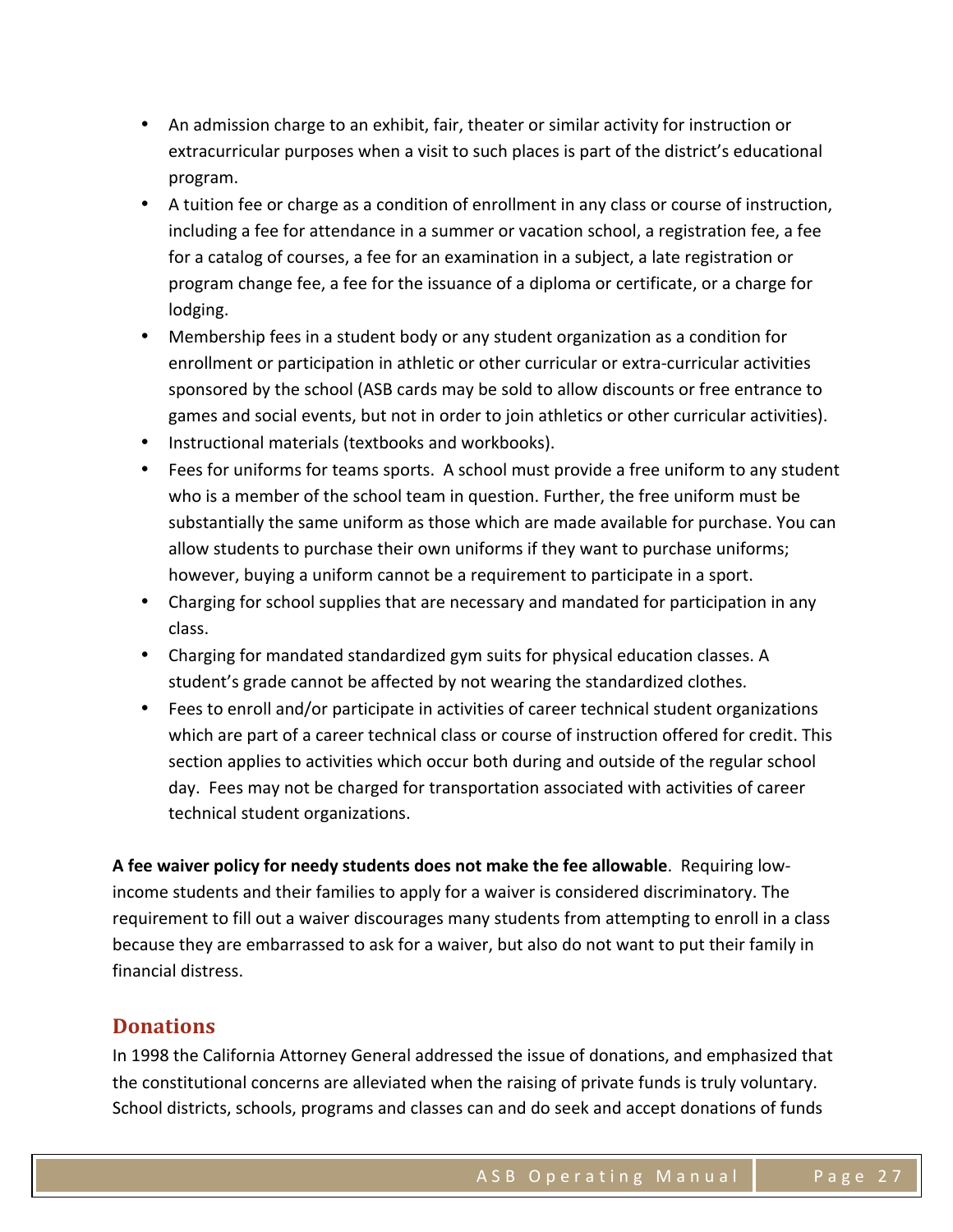and property, and this practice is permissible as long as it is truly voluntary and in no way a prerequisite to participation in the program or activity. Therefore, any statement or explanation related to a donation that could lead a reasonable person to believe the donation may not be truly voluntary will not be permitted. Examples include but are not limited to a specified minimum amount of a donation, a date by which a donation is due, or a lesser donation amount if funds are received prior to a certain date. Additionally, any statements or actions that exert explicit or implicit pressure on students or parents to make a donation are not permissible, and the reason a student or family does not make a donation is not a subject for inquiry.

#### **Fundraising**

As with donations, school districts, schools, programs and classes can and do engage in fundraising activities and programs, and this practice is also permissible as long as the raising of funds is voluntary. A student who is asked to, but does not raise funds, may not be denied participation in an educational activity. A requirement to raise funds in order to participate, even if there is no mandated amount to be raised, is the same as requiring a fee.

The prohibition on the requirement for an individual student to raise money is to be distinguished from a requirement to attend a fundraising event as an element of participation in an activity, in the same way attendance at practices, games, rehearsals or performances are an expected aspect of participation. For example, expecting the members of a vocal ensemble to attend a fundraising concert that is on its calendar of events does not violate the "free school" guarantee, so long as attendance is the only requirement. Another example is when members of an athletic team are expected to help out with a fundraising sale at a Back to School Night or Open House  $-$  just as a coach can expect players to attend practices and games, he/she can expect players to attend a fundraising event as long as the requirement is to attend rather than to raise money as a condition of participation in the activity or program.